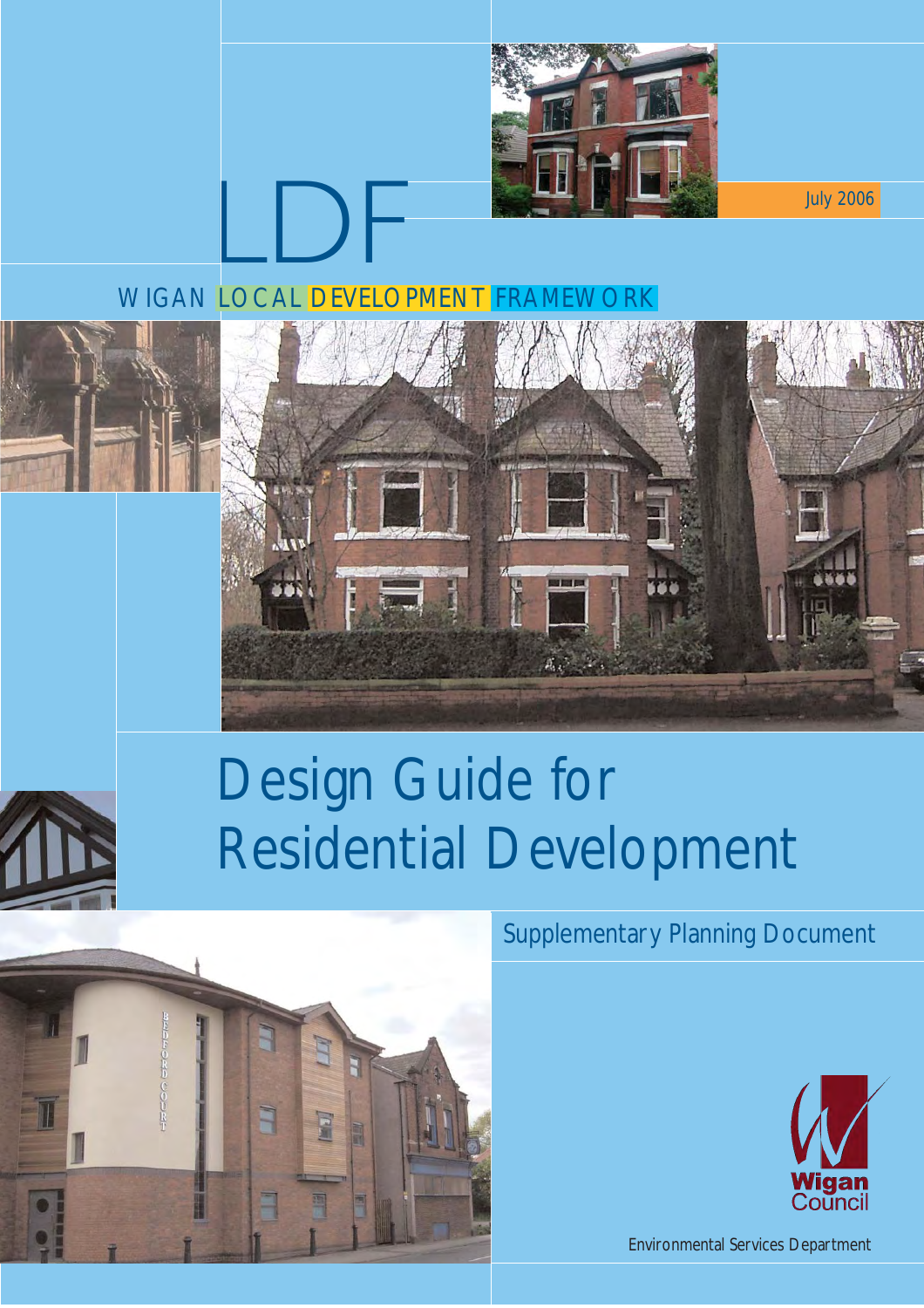

# Design Guide for Residential Development

Supplementary Planning Document



July 2006

Environmental Services Department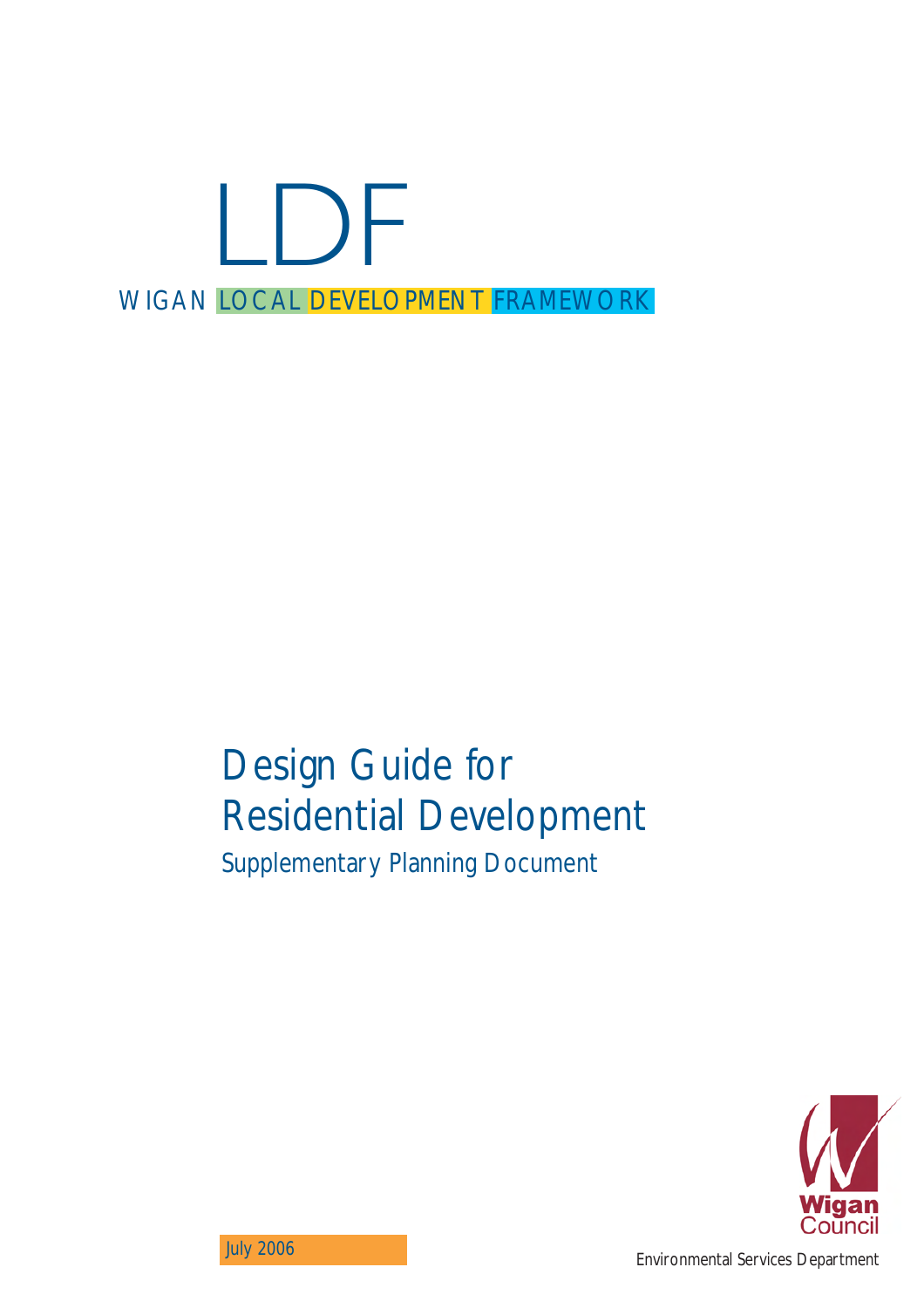**Arabic**



**To assist people with particular needs this SPD can be made available on request in larger print, braille and in a number of alternative languages.**

|                  | "بالإمكان توفير هذه المعلومات في اللغة العربية. "            |
|------------------|--------------------------------------------------------------|
| <b>Cantonese</b> |                                                              |
|                  | 這些資料可提供中文譯本。                                                 |
| <b>Farsi</b>     |                                                              |
|                  | این اطلاعات به زبان فارسی هم میتواند در دسترس شما قرار گیرد. |
| <b>French</b>    |                                                              |
|                  | Disponible en francais sur                                   |
|                  | demande                                                      |
| Gujurati         |                                                              |
|                  | આ માહિતી ગુજરાતીમાં મળી શકે છે.                              |

**Urdu**

ىيەمعلومات *أر*دوميں بھىدستياب ہوسكتى ہيں۔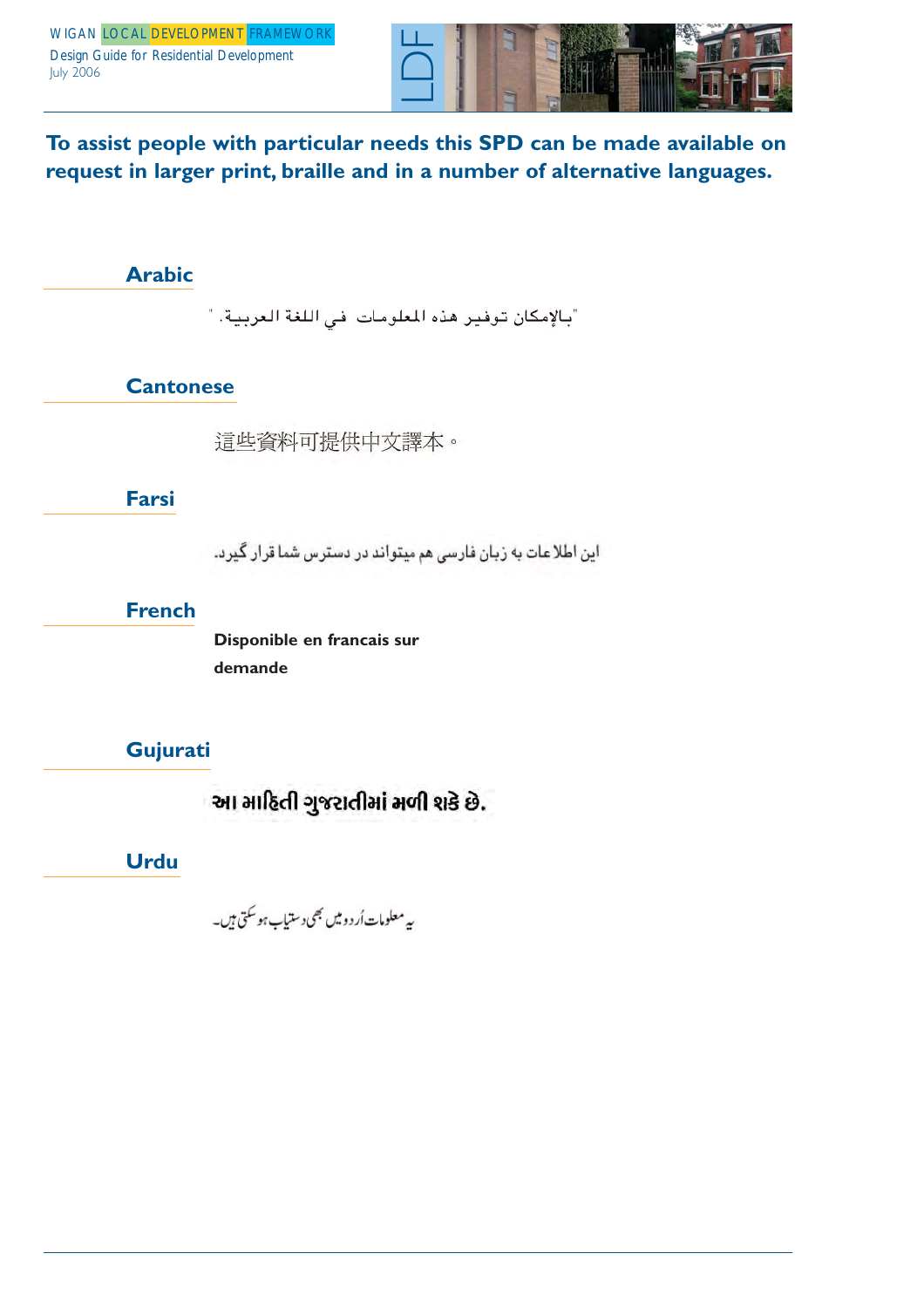

# **Contents**

| <b>PART</b> | <b>ONE</b>   | Introduction                 |                                                                            |                         |
|-------------|--------------|------------------------------|----------------------------------------------------------------------------|-------------------------|
|             |              |                              | Purpose of the guide and how to use it                                     |                         |
|             |              |                              | What do we mean by the term 'house'?                                       | $\overline{\mathbf{2}}$ |
|             |              | Status of the guide          |                                                                            | $\overline{\mathbf{2}}$ |
| <b>PART</b> | <b>TWO</b>   |                              | <b>Planning application process</b>                                        | 3                       |
|             |              | <b>Community involvement</b> |                                                                            | $\overline{\mathbf{3}}$ |
|             |              |                              | Pre-application discussions                                                | $\overline{\mathbf{3}}$ |
|             |              |                              | Planning application requirements                                          | 4                       |
|             |              |                              | <b>Design and Access Statement</b>                                         | 4                       |
|             |              |                              | <b>Building Control requirements</b>                                       | 4                       |
|             |              |                              | Managing the development process                                           | 4                       |
| <b>PART</b> | <b>THREE</b> |                              | General planning and design principles                                     | 5                       |
|             |              | Principle 1                  | Making more efficient use of land                                          | 5                       |
|             |              | Principle 2                  | Achieving better accessibility to local facilities<br>and public transport | $\boldsymbol{6}$        |
|             |              | Principle 3                  | Supporting crime prevention and community safety                           | $\boldsymbol{6}$        |
|             |              | Principle 4                  | <b>Creating more socially inclusive communities</b>                        | 6                       |
|             |              |                              | Housing, tenure, type and size                                             | 6                       |
|             |              |                              | Affordable housing                                                         | 7                       |
|             |              |                              | Special housing needs                                                      | $\overline{7}$          |
|             |              | Principle 5                  | Achieving energy efficiency and innovation in<br>building design           | 7                       |
|             |              | Principle 6                  | <b>Protecting amenities</b>                                                | 8                       |
|             |              | Principle 7                  | <b>Access for all</b>                                                      | 9                       |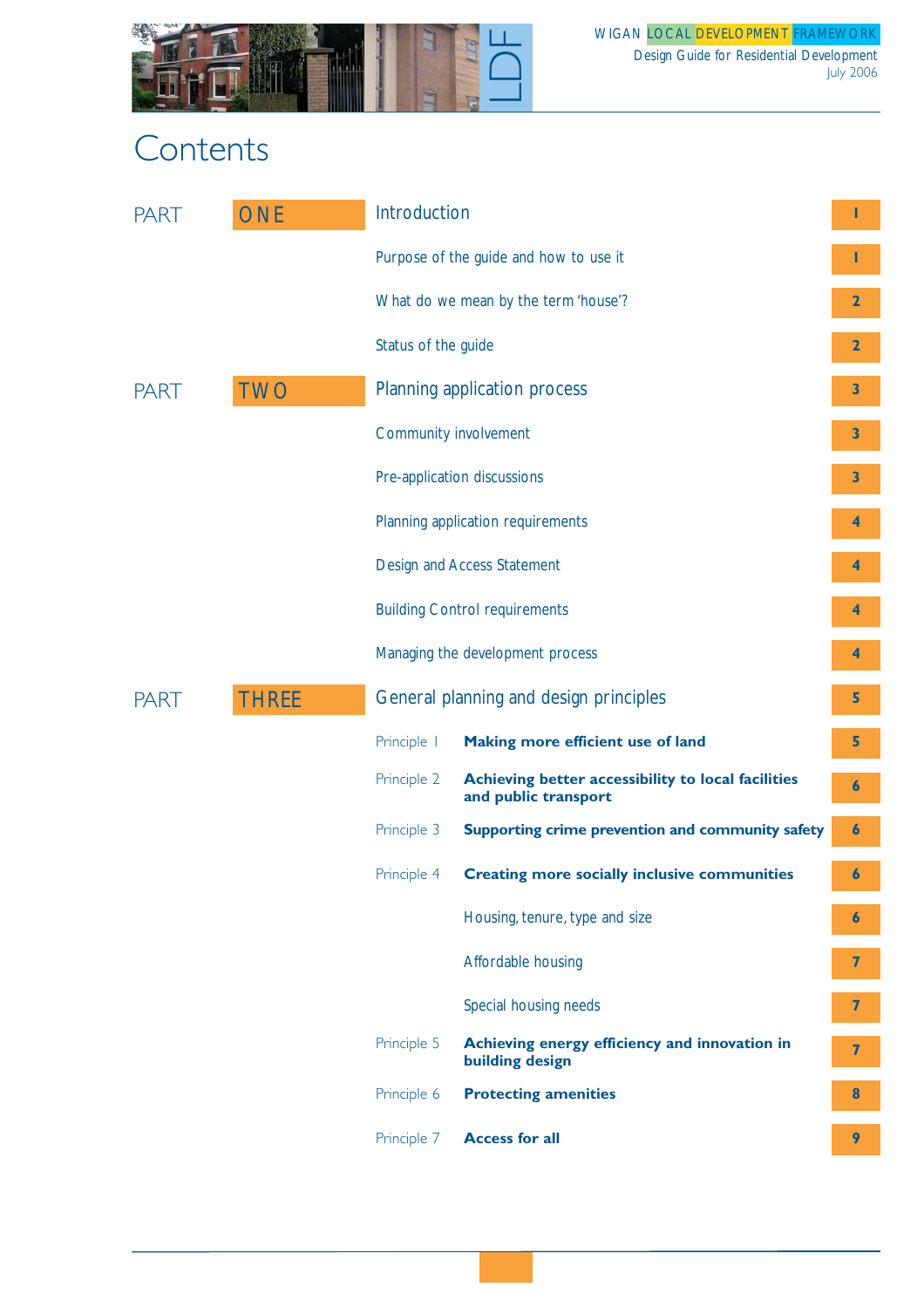

#### PART **FOUR**

| Design considerations for sustainable development | 9               |
|---------------------------------------------------|-----------------|
| Character and identity                            | 9               |
| Retention of existing buildings and site features | $\overline{10}$ |
| <b>Density</b>                                    | п               |
| Layout                                            | п               |
| Enclosure of spaces                               | п               |
| Scale, height and massing                         | 12              |
| <b>Establishing visual interest</b>               | 13              |
| <b>Visual impact</b>                              | 13              |
| Convenient movement routes                        | 13              |
| Parking provision and servicing                   | 13              |
| Materials and building detailing                  | 4               |
| Capturing views, creating focal points and vistas | 4               |
| Landscaping                                       | 15              |
| Public open spaces                                | 15              |
| Other outdoor amenity spaces                      | 15              |
| Private individual gardens                        | 15              |
| Private communal gardens                          | 15              |
| <b>Bicycle stores</b>                             | 16              |
| <b>Bin stores</b>                                 | 16              |
| <b>Biodiversity</b>                               | 16              |
| <b>Boundary treatments</b>                        | 17              |
| Provision of public art                           | 18              |
| Energy and water conservation                     | 18              |
| Crime prevention and community safety             | 18              |
| Access and movement                               | 18              |
| <b>Structure</b>                                  | 19              |
|                                                   |                 |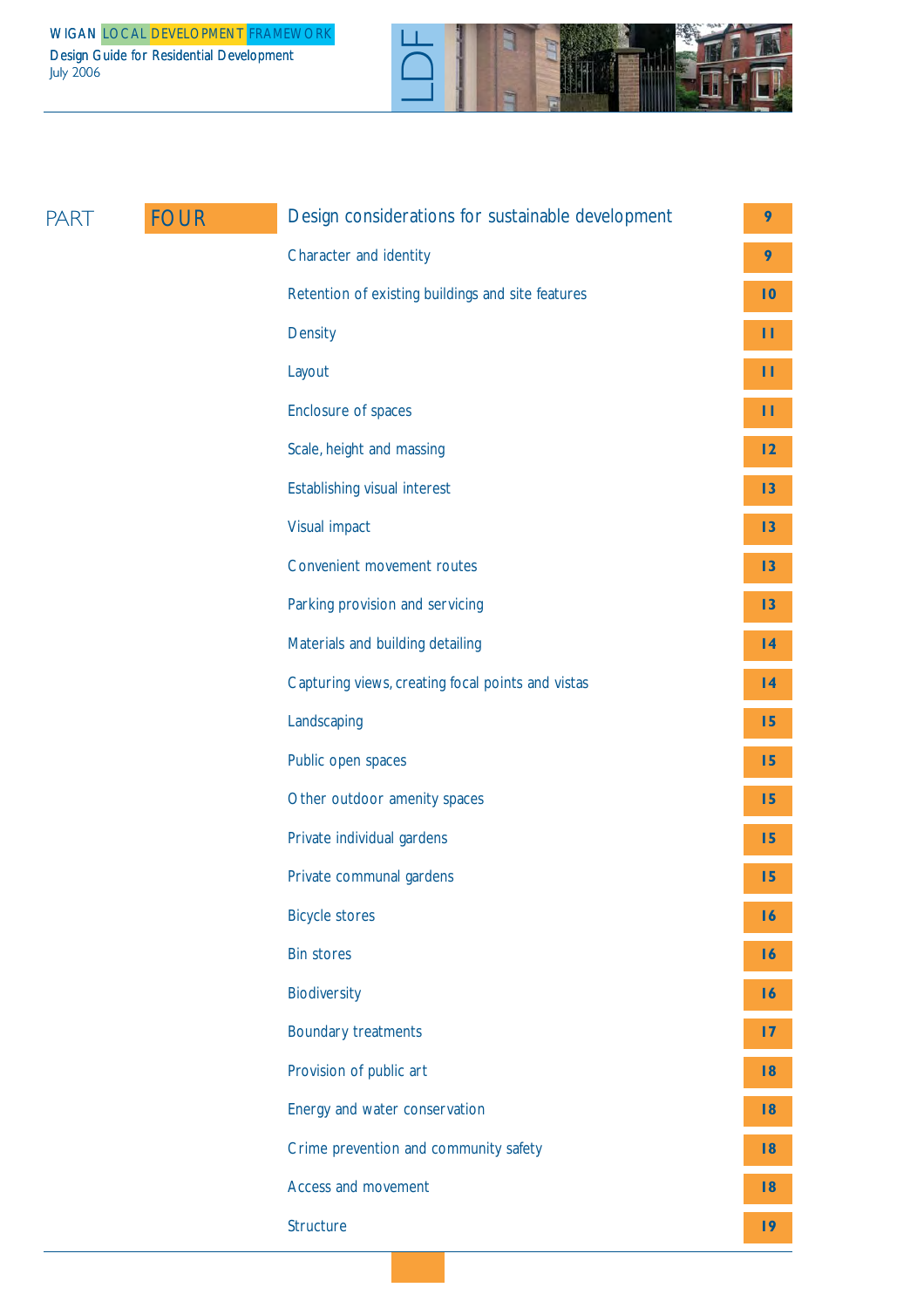

|             |                | Surveillance        |                                                       | 19     |
|-------------|----------------|---------------------|-------------------------------------------------------|--------|
|             |                | Ownership           |                                                       | 19     |
|             |                | Physical protection |                                                       | 19     |
|             |                | <b>Activity</b>     |                                                       | 19     |
| <b>PART</b> | <b>FIVE</b>    | <b>Case Studies</b> |                                                       | 20     |
|             |                | Case study 1:       | Apartment development                                 | 20     |
|             |                |                     | Character and identity of the area                    | 20     |
|             |                |                     | Height of development                                 | 21     |
|             |                |                     | Visual impact                                         | 21     |
|             |                |                     | Provision of amenity space                            | 21     |
|             |                |                     | Private outdoor garden/seating area                   | 21     |
|             |                |                     | Maintaining privacy to ground floor residents         | 21     |
|             |                |                     | <b>Bicycle parking provision</b>                      | 22     |
|             |                | Case study 2:       | Infill development                                    | 22     |
|             |                | Case study 3:       | One to one house replacement and plot<br>sub-division | 24     |
|             | pendices       |                     |                                                       |        |
|             | <b>CAIDIVA</b> |                     | A second to information and context details           | $\sim$ |

| <b>APPENDIX A</b> | Access to information and contact details | 25        |
|-------------------|-------------------------------------------|-----------|
| <b>APPENDIX B</b> | Planning policy context                   | 28        |
| APPENDIX C        | Planning application requirements         | <b>31</b> |
| <b>APPENDIX D</b> | <b>Design and Access Statement</b>        | 32        |
| APPENDIX E        | <b>Building Control requirements</b>      | 35        |

#### Adoption Statement and Sustainability Appraisal

Wigan Council adopted the Supplementary Planning Document (SPD) Design Guide for Residential Development on 12th July 2006.

A Sustainability Appraisal (SA) of the SPD was conducted to discover how it might influence the sustainability assessment made in 2003 of the relevant Unitary Development Plan policies and proposals.The conclusion was that the SPD was found to have no negative sustainability impact.A copy of the SA is available on request, and the impact of the SPD will be monitored in the future.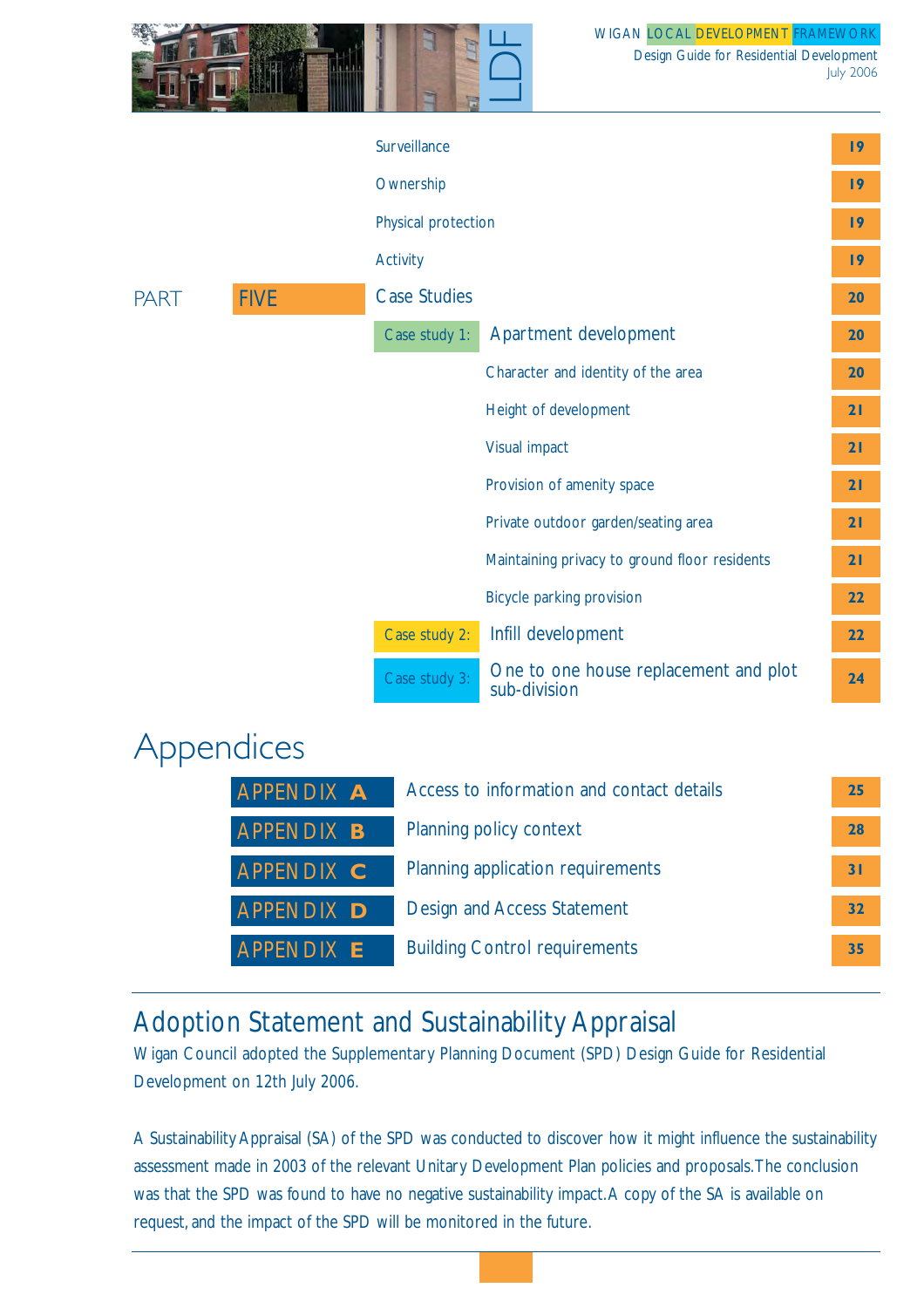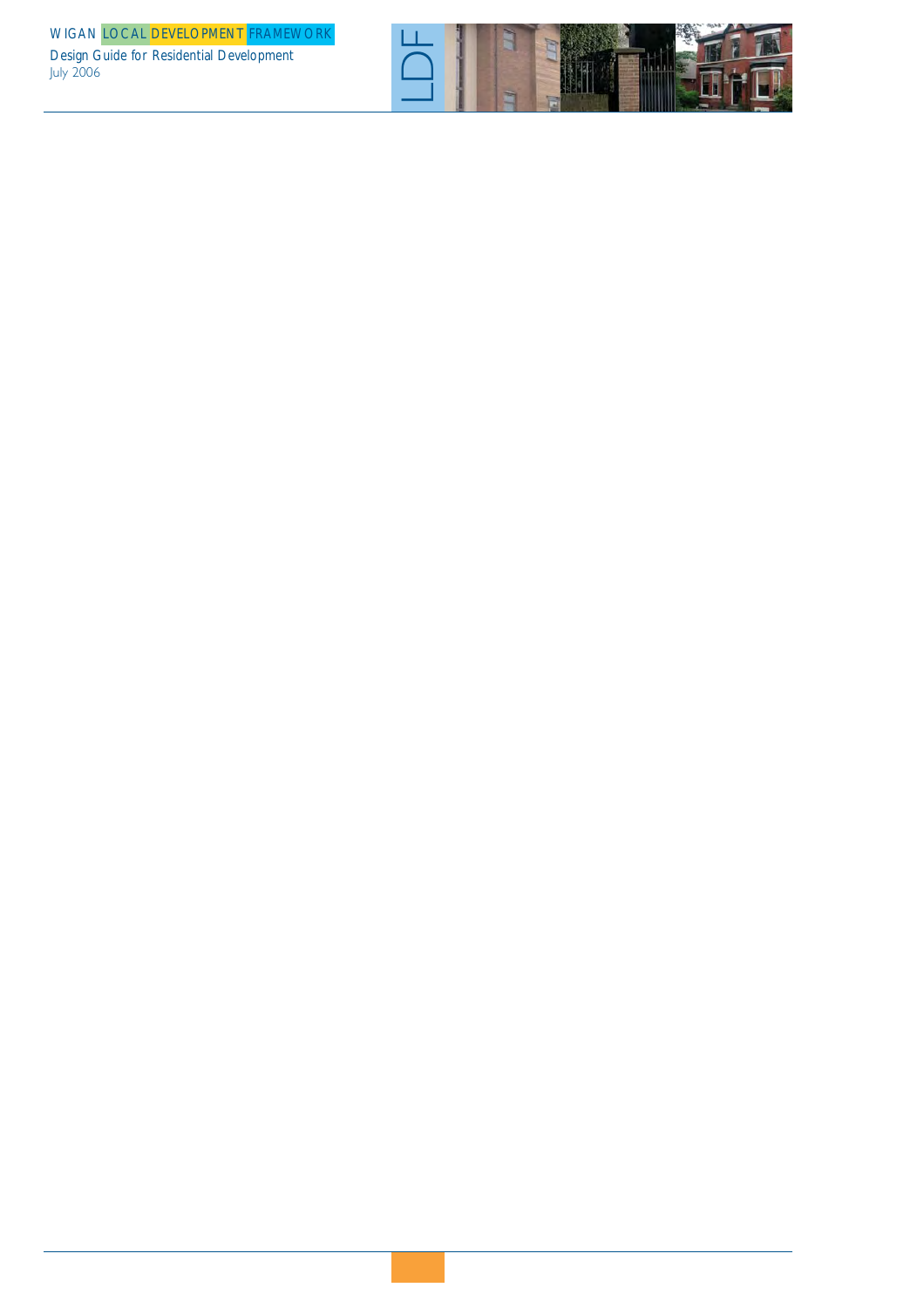

#### **ONE**

# Introduction

Having a decent home in a pleasant neighbourhood has long been an aspiration of most people.We expect our homes to be attractive and reflect our tastes and status.We expect our neighbourhoods to be attractive, safe and convenient, and we hope our homes will provide a good investment. We also as a society want our housing to be environmentally sound.

These aspirations are reflected in government and local planning policies and in Wigan's Community Plan. Both of these documents agree that good design is the key to achieving our aspirations and raising the standard of housing.

Government and local policies refer to 'building sustainable communities' and achieving 'sustainable development'.These mean that:

- well designed housing can achieve good neighbourhood environments;
- we need to design for everybody, for tomorrow's needs as well as today's and to preserve scarce resources;
- we need to offer a wide choice of housing to suit all lifestyles.

As a Council, we place a high value on achieving the highest possible standards of design.We consider that good quality design need not necessarily cost more money particularly where design is considered from the outset, before land is secured and values are fixed.

National, regional and local policies emphasise the need for higher density development on previously developed, or 'brownfield' land.The Government and Commission for Architecture and The Built Environment (CABE) have concluded that **'standard design and standard layouts will not work on high-density developments. Increases in density must accompany increased attention to design quality: there are clear commercial rewards when this course is followed.'**

#### Purpose of the guide and how to use it

This guide has been written, not to show you how to design, but how to think about design.

The purpose of the document is to guide the work of developers, designers, Councillors, Planning Officers, and the public to help achieve high standards of housing development.The main aims of the guide are to,

- Raise general awareness of the value of good design and how it can be achieved;
- Expand on Planning policies set out in government guidance and regional and local development plans (see Appendix B – Planning policy context on page 28 for further details);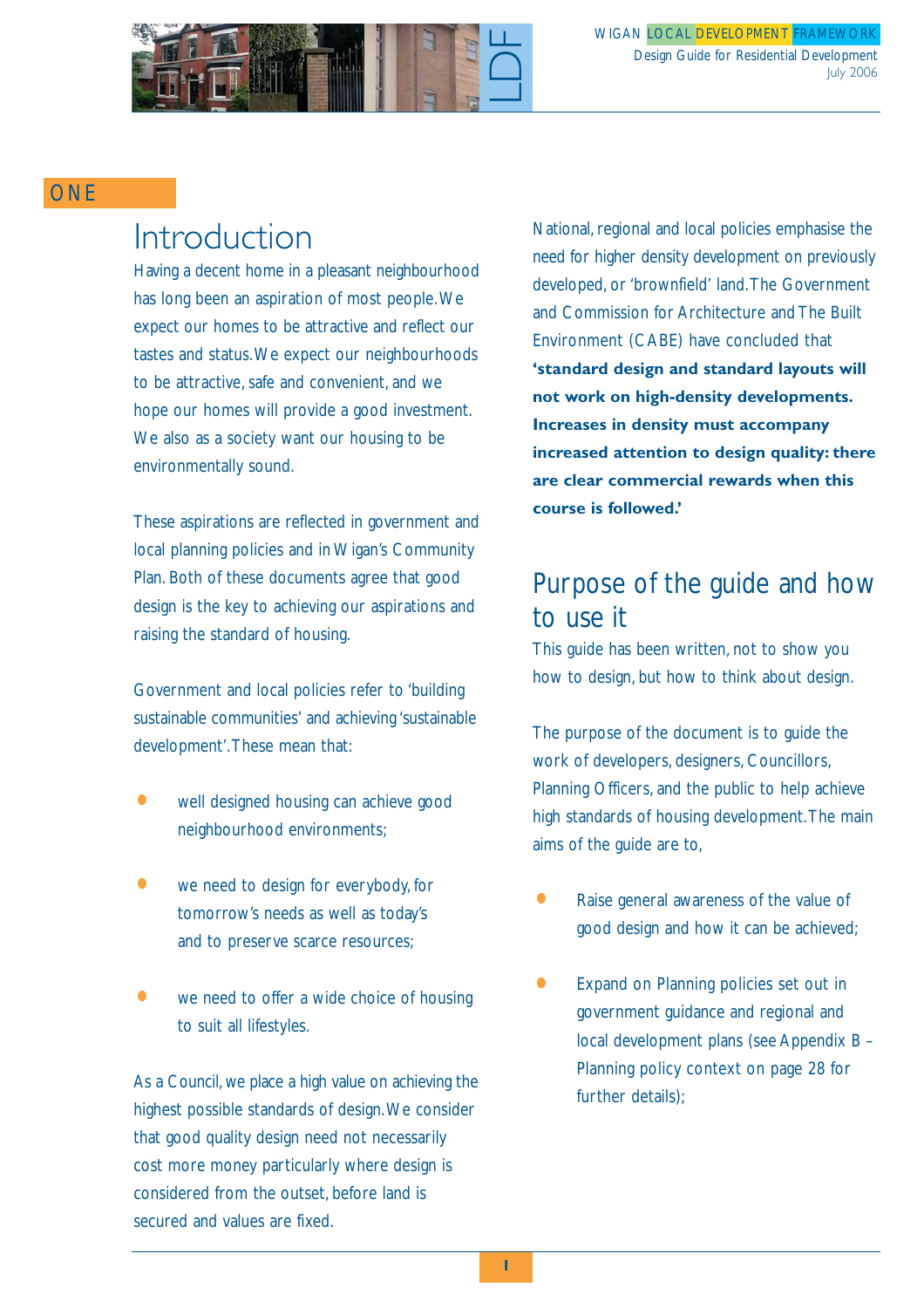WIGAN LOCAL DEVELOPMENT FRAMEWORK Design Guide for Residential Development July 2006



- Provide a clear set of guidance and standards to explain what the Council will expect from new housing developments;
- Improve the quality of submissions for planning approval, in order to achieve better quality development and quicker decisions.

The design guide is not intended to replace the skills or the need for qualified Architects, Landscape Architects,Town Planners and designers.

**The most important factor in achieving good design is to employ a good, qualified designer!**

#### What do we mean by the term 'house'?

For the purpose of this guide, when we refer to the term 'house' it does not relate to a specific type of development but rather incorporates a variety of living accommodations, for example terraced, detached and semi-detached houses. It also includes apartment developments, which are an example of high-density living where the individual occupies only a proportion rather than the whole of the building.

#### Status of the guide

The guide holds the status of a Supplementary Planning Document (SPD).This means that it both supports and reinforces the planning policies as set out in the adopted Replacement Unitary Development Plan (2006) and the transitional arrangements for the Wigan Council Local Development Framework.The SPD is a material consideration and will be used to help decide planning applications and defend decisions made at appeals.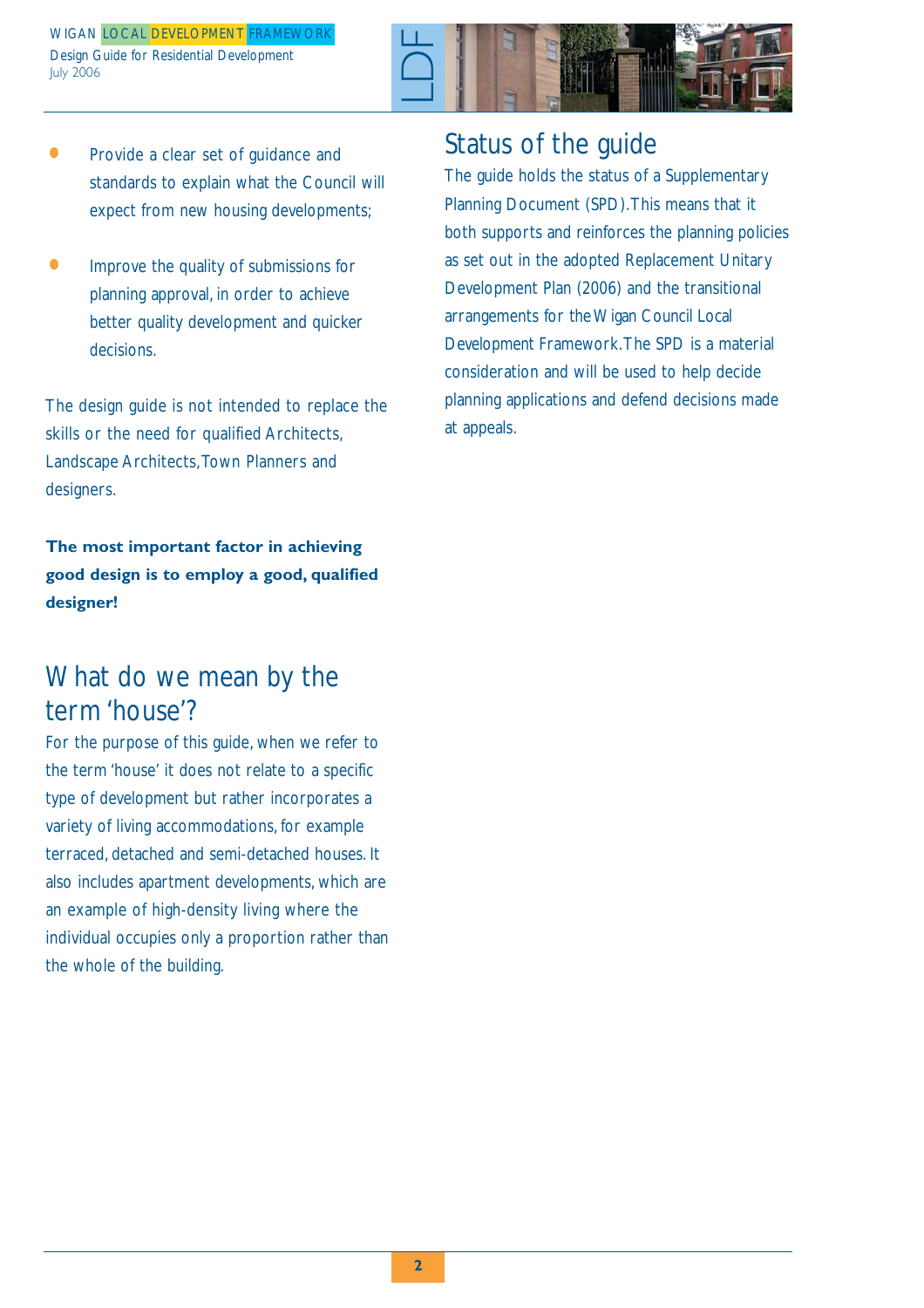

#### **TWO**

# Planning Application Process

### Community involvement

Local communities have a justifiable interest in new developments and can provide a wealth of local knowledge and insight that can help inform the design process. Local communities will not only include residents but those who work in the area, including local interest groups, disability groups and the voluntary/community sectors.

As a Council, we are committed to involving the community in the planning application process in the following ways:

- **Inform** publicising and notifying people of proposed developments.
- **Consult** requesting views on proposed developments and considering these before making a decision.
- **Involve** ensuring that community involvement exercises are undertaken for major development proposals.

The extent of community involvement we encourage and/or undertake in the decision making process will depend upon the type of application that is being considered and will be different at different stages in the application process.We have a number of guidance leaflets that set out our requirements for community involvement.These leaflets are,

- **Community involvement in the planning application process**
- **Publicity for planning application – Our code of practice**
- **Consideration of planning applications at Planning Committee**

All leaflets are available from our web site or can be requested from our Development Control administration team please see page 25 for all contact details.

#### Pre-application discussions

We welcome pre-application discussions with applicants. Ideally, these should be carried out at an early stage, so that the scope of relevant policies and any likely difficulties can be identified. It will be possible to involve specialists in matters such as highways, access, urban design, conservation, protected trees and ecology if necessary.

Depending on each individual case the Council can also advise on other external agencies, organisations and interested parties who may require specific discussions.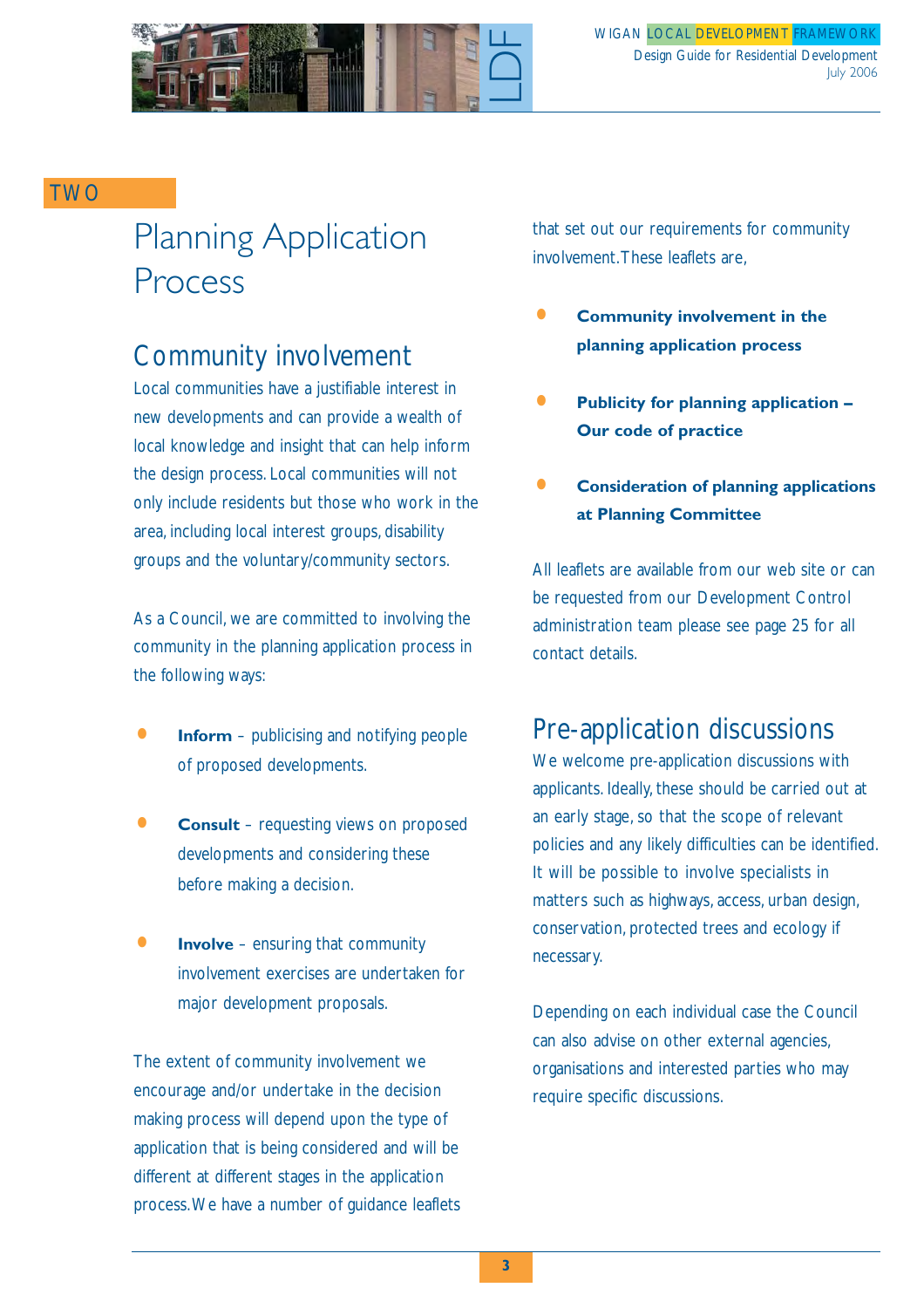WIGAN LOCAL DEVELOPMENT FRAMEWORK Design Guide for Residential Development July 2006



#### Planning application requirements

To ensure that high quality development occurs and to avoid unnecessary delay, planning applications must show sufficient information. Plans and drawings should be clearly and professionally presented and should illustrate how the proposal relates to its immediate context. Please refer to Appendix C: Planning application requirements on page 31 for further details. In addition, the Council has produced a Planning Checklist and Applying for Planning Permission Guidance notes, which are available from our website and can be requested from our Development Control administration team.

#### Design and Access Statement

We expect all applicants who are seeking planning permission to demonstrate how they have taken account of the need for high quality design in their development proposals and that every opportunity has been taken to achieve an accessible environment for all.

**For any planning applications for new houses a Design and Access Statement will be required to support the application.**

However, a Design and Access Statement will not be required for householder applications for developments such as extensions, conservatories, sheds, garages and fences.

For further details please refer to Appendix D on page 32.

#### Building Control requirements

The Council's Building Control section deals with the building regulations and other related legislation, and they have a responsibility to check and

supervise any plans and building works in the interest of the public's health and safety.

All new development must satisfy the requirements of the building regulations and the main criteria for these requirements have been provided on page 34.

If you have any questions concerning the requirements or would like to discuss your application, please contact our Building Control section.

### Managing the development process

Achieving planning permission for a high quality proposal is only one of the early stages in the overall development process. Sometimes having achieved planning permission, the quality of schemes is subsequently reduced, for instance due to decisions taken on economic grounds or in response to unanticipated difficulties on site.

Whilst revisions to designs are often necessary and reasonable in response to changing circumstances, we will be vigilant to ensure that without good reason:

- Good designers employed to obtain planning permission are not replaced by less skilled designers for the detailed or implementation stages;
- The quality of materials or landscaping are not reduced from those proposed in the original application;
- Building or landscape features that are proposed to be conserved, such as mature trees, are protected during construction.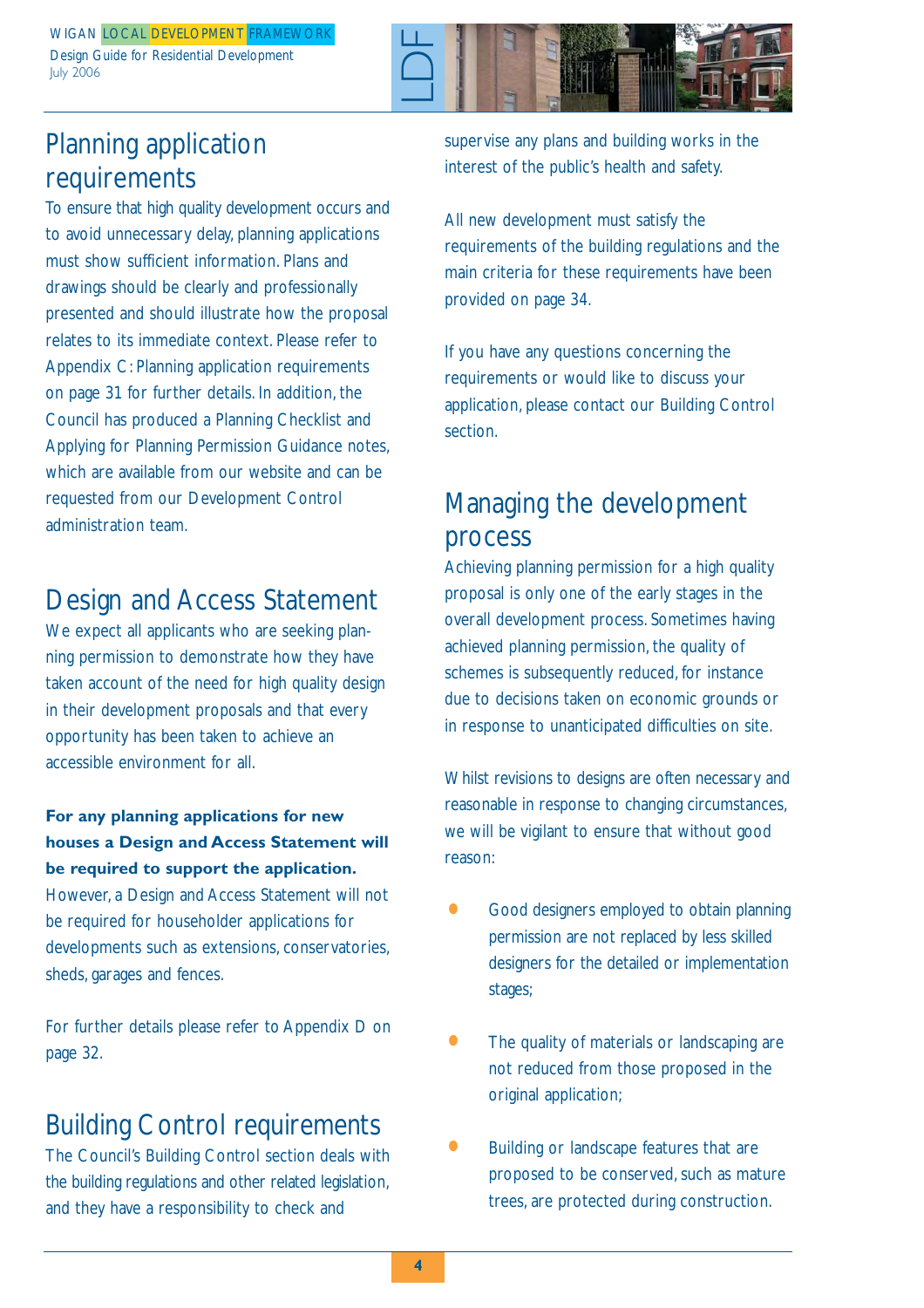LDF



# General planning and design principles

There is no magic formula you can apply to design that can tell you what is the most suitable approach to development. However this guide will show there are a number of different planning and design principles and design considerations, which should be used to help inform the final development solution.

This section of the document sets out the planning and design principles, which are requirements of residential developments irrespective of its scale. The following section, Part Four provides a number of design considerations that set out detailed guidance and advice. Please note however that some planning and design principles and design considerations are inter-related and linked, and therefore it may not always be possible to make a clear distinction between them.We therefore recommend that the guide be read as a whole document.

However please be aware that the proportion of design effort spent on each principle and objective will vary greatly depending upon the size of the site and the scale of the development.

#### Principle 1: **Making more efficient use of land**

In order to meet our long-term housing needs, we need to ensure that we are making the most efficient use of land available to us by increasing residential densities. However, the benefits of higher density development must not be delivered at the expense of the quality of the existing environment.

Draft PPS 3 calls for residential development to make the best and most efficient use of previously developed land, with consideration given to the opportunities that the site location offers.Any development proposal must maintain a positive relationship with its surroundings and must be appropriate to the context and character of the area.

Policy **R1D – The Design of New Residential Development and House Extensions** states that any development proposal for 3 units or more should have a density of between 30 and 50 units per hectare, and in general, planning permission will not be granted if any development proposals are less than 30 units per hectare.A greater intensity of development will be sought at places with good public transport accessibility and where the character of the area justifies it.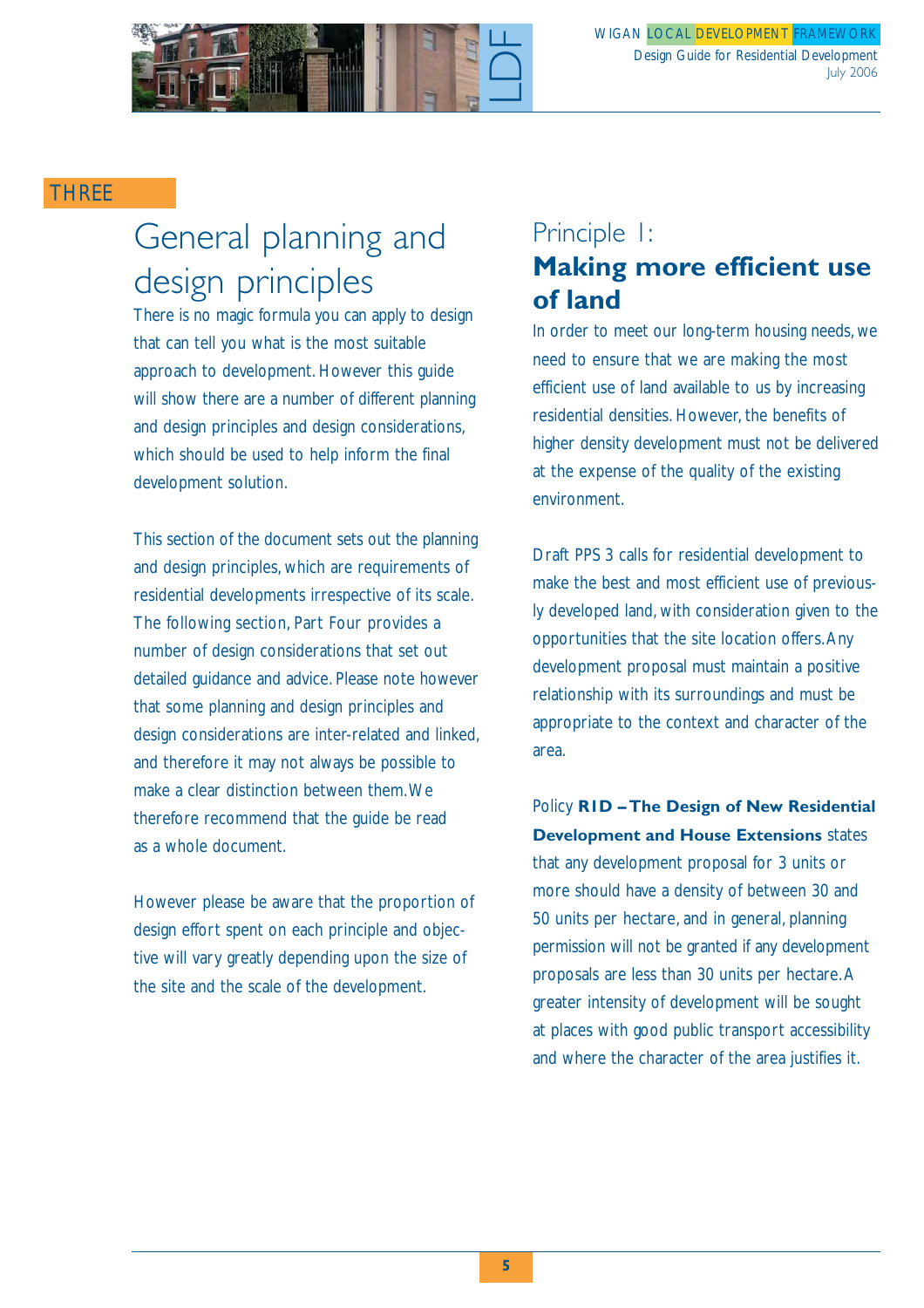# LDF

#### Principle 2:

# **Achieving better accessibility to local facilities and public transport**

The success of any new residential development scheme depends on how well it is connected to existing areas, established routes and local facilities. All forms of movement routes, for example roads, streets, footpaths, cycleways and public transport paths must be designed to help link people with places, whilst responding to the needs of residents by offering a greater choice of different types of routes.

Any new residential scheme should be based upon the concept of creating a **'walkable neighbourhood'**, where local services are readily accessible, with all movement routes designed to be practical, attractive and accessible for all. (Please see page 13 for further details on 'walkable neighbourhoods').

Movement routes are also a crucial component in helping to contribute to the character of the urban area and can greatly influence how we can travel. None of the routes should be designed to function in isolation, rather the aim should be improve and establish new routes through the area, not simply to and from the site.



## Principle 3: **Supporting crime prevention and community safety**

Designing out crime and tackling the issues of the fear of crime are essential aspects that should be considered during the design and planning process. All planning applications should demonstrate how crime prevention measures have been considered by including this in the Design and Access Statement.

Early consultation with the Greater Manchester Police Architectural Liaison Unit is recommended to discuss all aspects of crime prevention measures. Please refer to Appendix A for further contact details.

#### Principle 4: **Creating more socially inclusive communities**

New development should respond to people's needs and provide a framework within which mixed and balanced communities have the flexibility to become established and grow.This could be achieved in a number of the following ways,

# Housing tenure, type and size

Depending on the scale of new developments they will be expected to secure a wide social mix and balance of different types of households, which incorporate diverse ages and economic status and different levels of mobility and independence.

A diverse mix of housing types, sizes, uses and affordability will contribute to the creation of more attractive neighbourhoods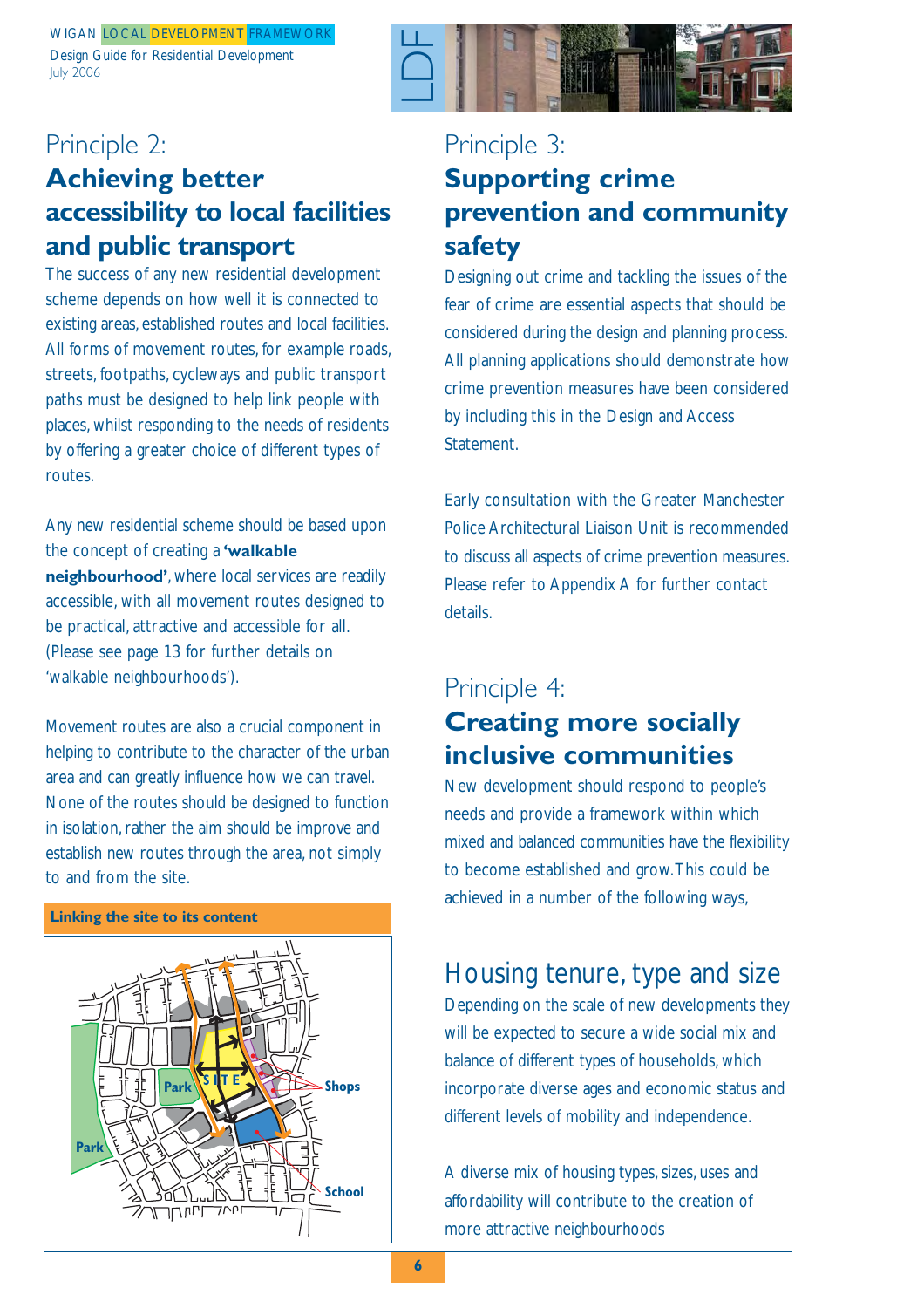

The design of buildings should be accessible and provide a level of flexibility that allows for easy conversion between live and work uses, or that accommodates for changes in mobility.

The developments should be designed to be robust and adaptable over time.This can be achieved by providing sufficient internal and external spaces that provide potential opportunities for the house to be extended, converted and adapted.

### Affordable housing

The Council has prepared a SPD on 'Affordable Housing Provision in New Residential Developments' to help those applicants of medium to large scale developments determine what level of provision is required.

When referring to the different scales of development the terms small, medium and large will be referred to and they are defined as,

| <b>Size of development:</b> | <b>Number</b> of units: |
|-----------------------------|-------------------------|
| Small-scale                 | less than 10 units      |
| Medium-scale                | between 10 and 50 units |
| Large-scale                 | 50 or more units        |

We expect the provision of affordable housing to be designed and implemented to an equally high standard and quality as the other housing on the site.

A copy of the SPD can be viewed and downloaded from the council's web site at www.wigan.gov.uk or can be purchased for a small fee from the Environmental Services Department office. Please refer to Appendix A for contact details.

buildings.

**design**

### Principle 5: **Achieving energy efficiency and innovation in building**

Special housing needs

with solutions tailored to individual site

The successful integration of special and general needs housing should be planned from the outset,

circumstances rather than using standardised

Delivering sustainable homes and places is one of the most important challenges we face.This is because nearly every decision we make about developments place constant demands upon the environment and the earth's resources. For example,

- The availability of land and production of building materials from raw materials for example aggregate used in concrete, are in short supply.
- The construction industry uses 70% of the earth's timber, however the majority of this wood does not come from sustainable managed forests.

One of the key principles to help achieve sustainable homes and environments is based upon improving energy efficiency and so reducing the greenhouse gases that cause climate change. Carbon Dioxide (CO2) is one of the main greenhouse gases, yet the housing industry produces over a quarter of CO2 emissions via the inefficient use of energy during the construction process and the heating of the home after completion.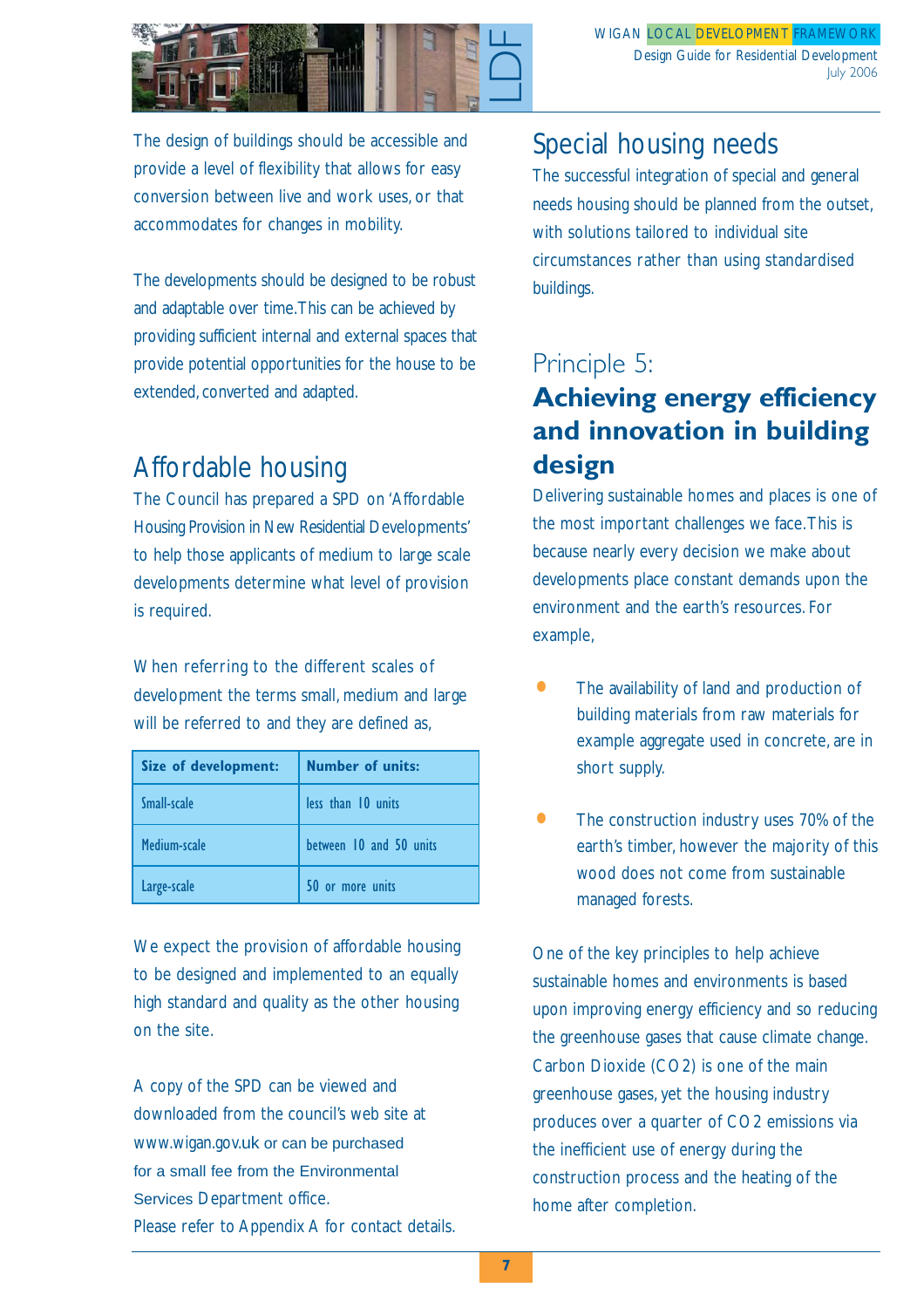WIGAN LOCAL DEVELOPMENT FRAMEWORK Design Guide for Residential Development July 2006

We need to improve energy efficiency in order to keep the consumption of renewable natural resources within the limits of their replenishment and minimise energy use and waste during construction and after completion.

To ensure that the customer is being offered a wide choice, show houses and flats which are being constructed as part of medium to large scale developments must be fitted out with energy efficient and water saving household appliances. In order to secure this commitment an appropriate planning legal agreement will be used.

#### Principle 6: **Protecting amenities**

It is important that the planning and design of residential developments retains the privacy and amenity of adjoining properties as well as those of new residents. In order to ensure that adequate levels of privacy and amenity for occupiers of new and existing neighbouring properties are maintained the following interface (separation) distances between properties should be applied;

• A distance of no less than 21.5 metres between the main elevations containing windows of habitable rooms. However

this distance may potentially be reduced where the design or orientation is such that the privacy of the neighbouring property is not compromised.

No less than 12.2 metres between the main elevations and those that do not contain primary windows of habitable rooms. However this distance could be reduced if the proposal is designed or orientated in such a way avoid the development appearing over-dominant from the neighbouring properties.

These standards are in accordance with policy **R1D – The Design of New Residential Development and House Extensions**.The minimum interface distances given may need to be increased where steeply sloping sites produce particular problems of overlooking or where developments exceed two storeys. **As a general rule for every additional storey or on steeply sloping sites, an increase of 3 metres must be added to the minimum interface distances set out above.**



LDF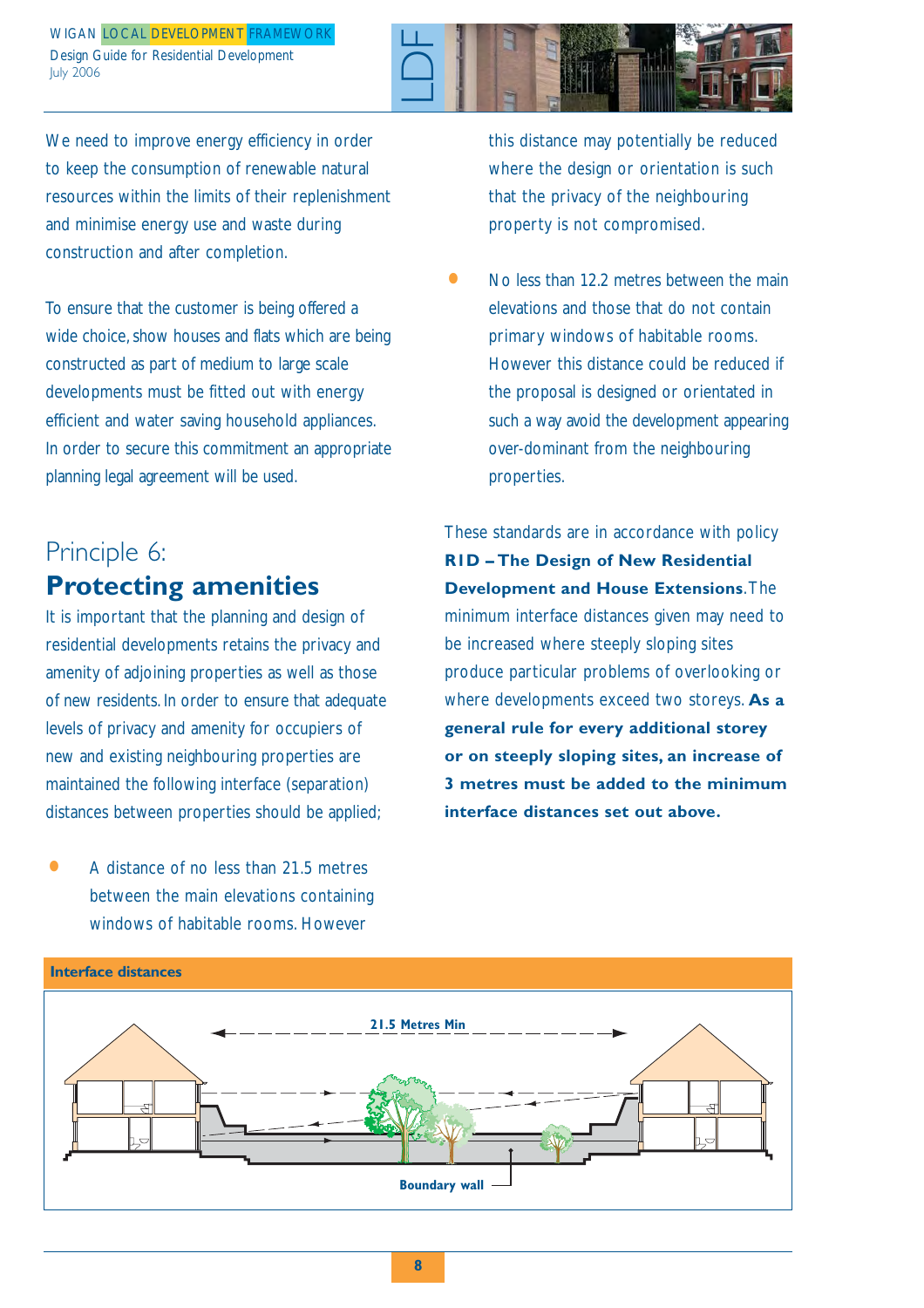

#### Principle 7: **Access for all**

Every opportunity must be taken to ensure that an accessible environment is created. It should be easily used, safe, predictable and well designed and usable by all regardless of age, gender or disability and recognise the different ways that people use it.

- Pedestrian and vehicle routes should be clearly distinguished using texture and colour. Path edges should be defined, and surfaces should be firm and durable, avoiding materials such as cobbles, loose gravel and shingle. Pathways should be of sufficient width to provide enough space for all users and dropped kerbs and tactile paving should be provided at all points where people need to cross a vehicular route to continue their journey.
- In order to create an accessible environment gradients should be as gentle as possible. If a gradient is between 1 in 12 and 1 in 20 it must be designed as a ramped approach rather than steps.

For further access advice and guidance please contact our Building Control section and Access officer, the contact details can be found on page 25

#### FOUR

Design considerations for sustainable development

### Character and identity

In assessing the impact of any new development on an existing residential area the Council wishes to ensure that the local character and identity of an area is maintained or enhanced. It is important to recognise that 'character' and 'identity' are qualities that are determined by a number of considerations that can be derived from key common features, for example

- Local building types
- Local materials
- Topography of the land
- Landscaping setting and features<br>• **Liniform boundary treatments**
- Uniform boundary treatments
- Strong building lines
- Plot widths
- Landscape setting and features
- Footprint and depths of building/s
- Architectural styles
- Patterns of existing access points
- Roof forms
- Window style and proportions
- **Typical building details**
- Existing rhythm of the streetscene
- Spaciousness patterns of visual separation between buildings

It is important to recognise that in order to construct some of these features appropriate traditional building skills are needed.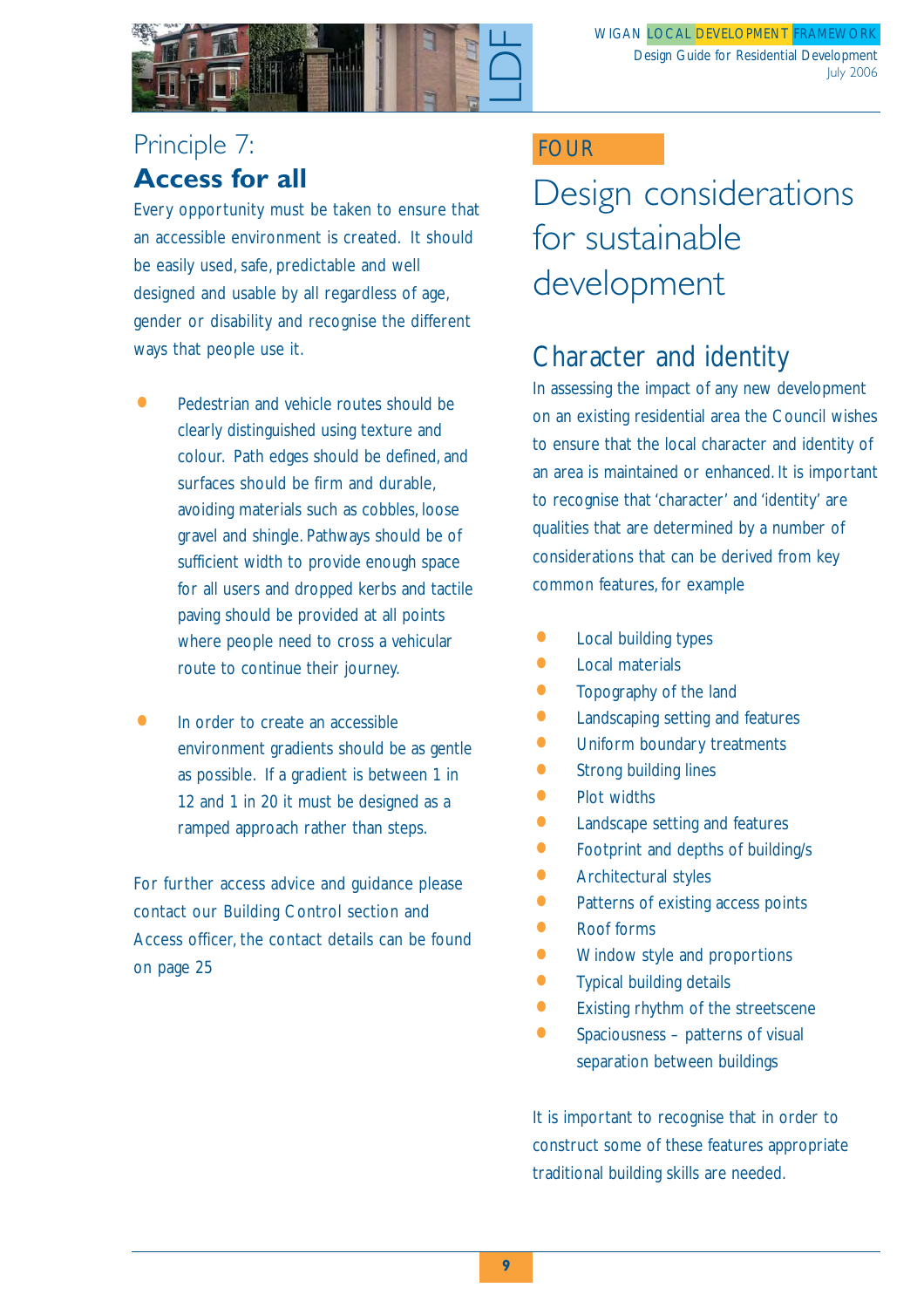These considerations are based upon policy **EV3A – Design of Development**, in particular **clause A – Character and Identity**. Please see Appendix B for more information.

When assessing the character and identity of an area, the findings of the site survey should be used to inform the character and identity of the development as well as the final house design and site layout solutions.The level of detail needed for a site survey will greatly depend upon the scale of the development. However there are many examples within the borough where residential areas are located within conservation areas or contain listed buildings and building of local interest. In these circumstances the assessment of the character and identity should reflect these particular features.

#### **Building details**







**eaves detail chimney and side elevation**









### Retention of existing buildings and site features

Policy **EV3A, clause A** states that where appropriate, existing buildings and elevations should be retained, sympathetically converted and incorporated into the scheme.This is particularly important if the building/s is of local architectural and historic value, listed or located within a conservation area.

Often on sites where buildings of local architectural and historic values are located they are supported by site features for example, gardens, substantial planting, trees, fences, walls, hedgerows and high quality ground surfaces materials.Where demolition and/or full site clearance is proposed, any replacement development should take into account the contribution the existing buildings/elevations and site features already make to the local environment, as any future schemes will only be permitted where there is no loss to the visual character. quality and interest of the local area.

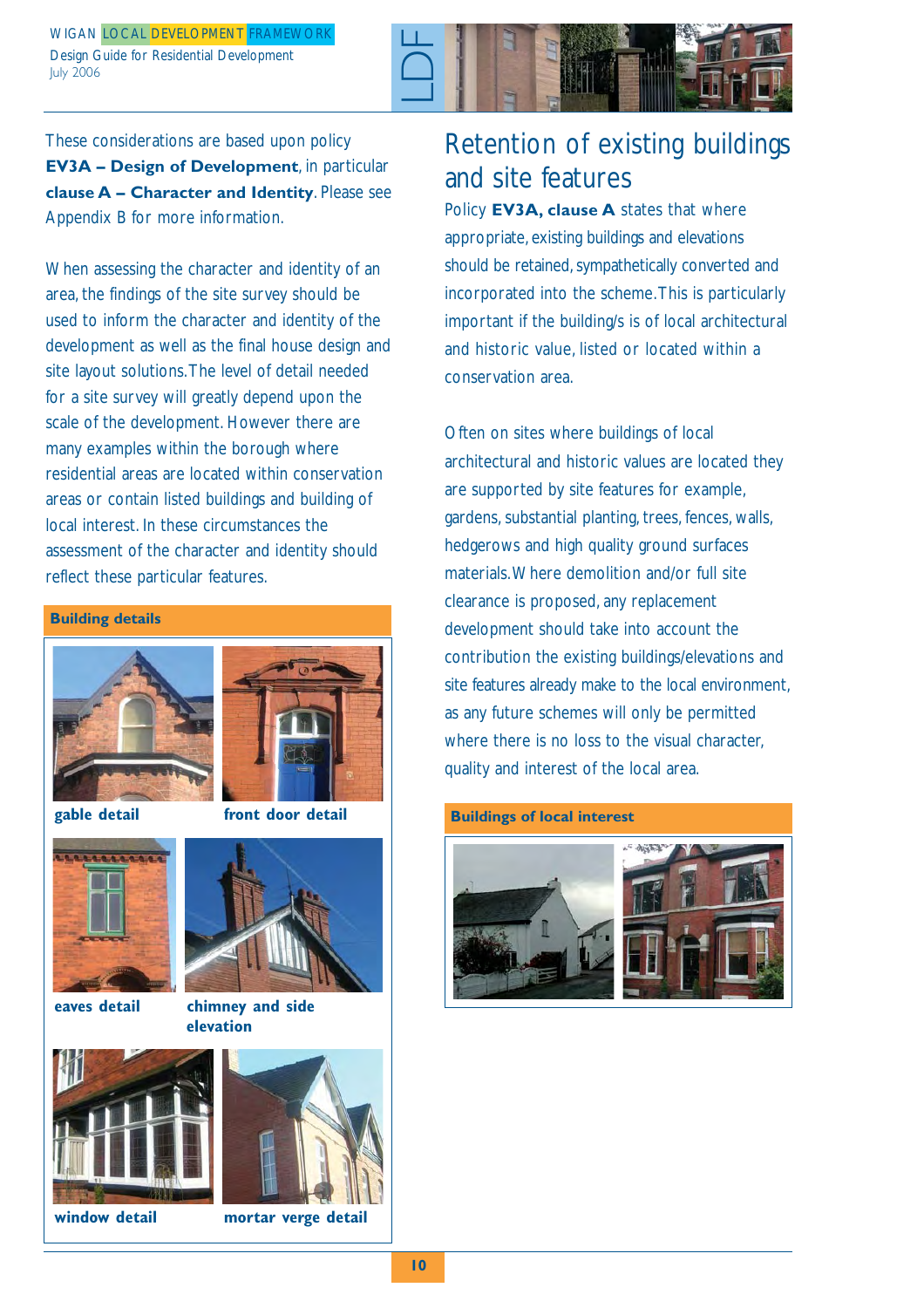

#### **Density**

New housing developments must be efficiently designed in order to deliver the necessary density requirements, and also maintain a relationship to the physical surroundings of the site. **It is important to recognise that the density requirement is only a measure. It is product of design, not a determinant of it.**

Higher densities of development will generally not be considered appropriate within existing settlements that are poorly served by public transport and are not readily accessible to local facilities.

Delivering high-density living does not mean a reduction of space in and around the home.Any development should provide sufficient storage space both inside and outside, for example for recycling and domestic waste bin storage.

The site layout must create sufficient amenity space around the development in order to retain a feeling of spaciousness.The size of amenity spaces will be dependent upon the character of the area.

### Layout

Well planned and designed residential environments are based upon a clearly defined and simply laid out framework of development.The framework sets out the physical structure of the residential environment by arranging, positioning and linking the buildings, open spaces, movement routes and landscaping in order to shape the quality, attractiveness and character of the whole area. This framework also responds to different levels of detail and scale.

Requirements and guidance will be set out for these different levels of detail and scales of development throughout the guide. For the purpose of this document the definition for the different level of details refers to, the individual building, the site itself, the area immediately surrounding the site and the wider neighbourhood.

#### Enclosure of spaces

Because the position of building/s on site can greatly influence the function and quality of the spaces they enclose, the site layout must clearly show how it successfully links the design of the inside spaces of the house with the outdoor spaces on the site.

Any site layout must aim to reflect the established building lines, incorporating the continuity of street frontages and enclosures of space.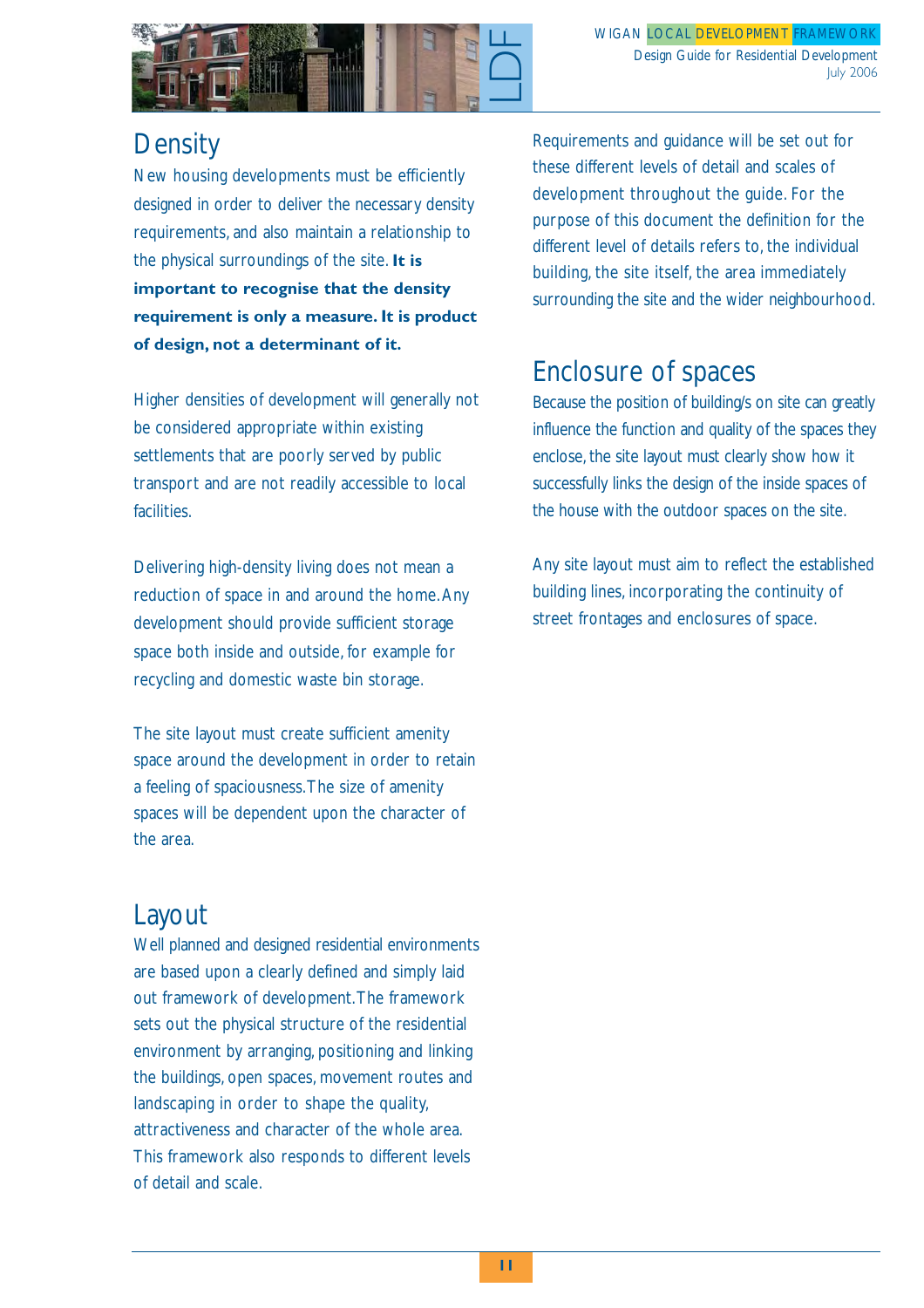

#### Scale, height and massing

Determining the appropriate scale, heights and massing of new developments will depend greatly upon a number of points, which are

- the location of the site.
- the physical characteristics and conditions of the site itself,
- the scale and proportion of the surroundings, and
- the positive response to any adjoining buildings, the spaces around them, the topography, the general patterns of heights in the area and views, vistas and landmarks.

The scale and massing of any development will be greatly influenced by the depth and shape of the floor plans.An imaginatively designed floor plan

(when worked up three dimensionally) will allow the built form to be divided into recognisable sections by projecting or setting back key sections of the development.

To ensure that the height of the development remains consistent with its context the design solution should consider using the roof space as additional living space.

The massing and height should not overshadow and overlook any adjacent buildings and spaces.

Buildings should be arranged to assist in the variation of building heights, in order to break up the overall mass of the development and increase the visual interest.

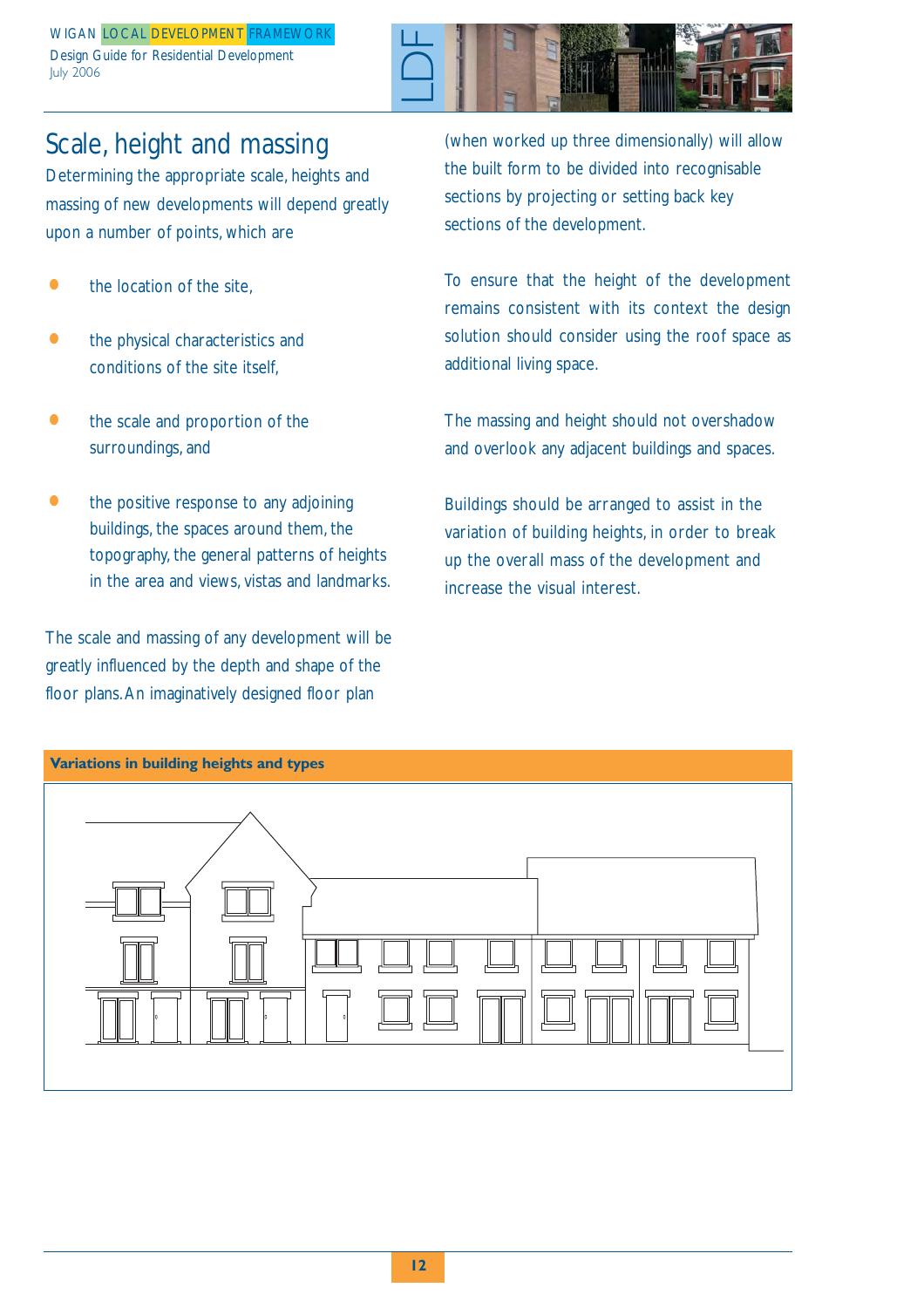

#### Establishing visual interest

New developments must be well articulated, for example with a variety of bays and gables, in order to avoid featureless elevations.These must be in scale and proportion with the whole of the building, whilst providing a variation in roof heights.Variations in materials or areas of glazing can also add interest.

### Visual impact

Higher density developments could have an adverse effect upon the existing character, which is often dominated by a landscape setting. It is important that buildings continue to be sufficiently widely spaced to allow the established landscape and pattern of development to dominate.

Creating and maintaining visual separation between existing and new buildings helps to create a perception of spaciousness.

#### Convenient movement routes

New routes should be established through the area, connecting the new development to other neighbourhoods, town centres, established strategic bus routes and railway stations.

Pedestrian access to local bus/rail services should be achieved by the shortest distance and by the most direct and secure route.

For the purpose of this SPD, a general guide of up to 400m is taken as a reasonable walking distance to a bus stop and up to 800m to a railway station. However these distances may vary with the topography and the quality of the service being accessed.

A good bus service is defined as one with a 20-minute frequency in peak traffic hours.

### Parking provision and servicing

Imaginative design solutions must be provided for car parking, in order to visually enhance the appearance of the street and the surrounding area.

Car parking should not be located directly in front of the house/s as the established building line would be significantly altered as a result. If possible, car parking should be located to the rear of the house/s within a private enclosure. However, if car parking can only be provided to the front of the house/s a balance between the car parking and garden provision should be achieved.

Higher density developments should investigate the possibility of underground or undercroft parking provision.

Where communal car parking is being proposed it should be designed as small grouped areas that are suitably landscaped in order to help soften the visual impact. It is important that all communal parking is sited as close as possible to the houses they serve.

The design of the development should also allow for access and facilities for emergency and service vehicles.

In accordance with the RUDP, policy A1S – Parking in New Development and as set out in Appendix 9 – Parking Standards on page 179, the following car park standards should be applied. Please be aware the parking standards set out within the RUDP is the maximum requirements.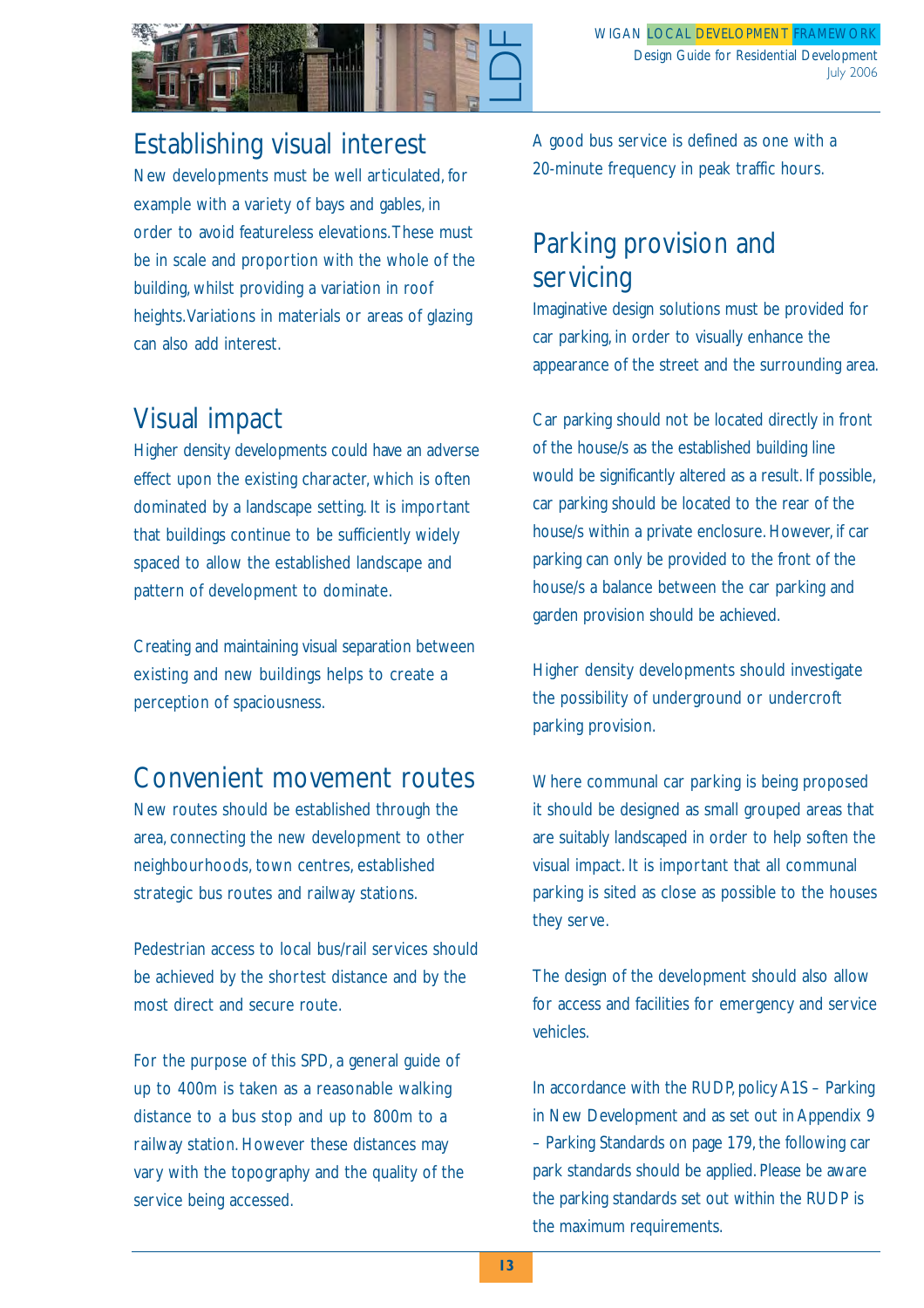WIGAN LOCAL DEVELOPMENT FRAMEWORK Design Guide for Residential Development July 2006

#### **Houses**

- For any house developments with up to 3 bedrooms, 1 car parking space must be provided.
- For any house development with 4 or more bedrooms the requirement will be for 2 spaces.
- The surface and width of driveways for all types of houses should take into account the needs of all users, particularly people with disabilities, older people and families with young children.
- When determining the level of provision please be aware that the provision of garage/s is not included in the calculations.

#### **Apartment developments**

- For any residential developments with 2 bedrooms or more located outside town centres the standard is for 1.5 spaces per unit.
- For single bed dwellings and flats/apartments in town centres, 1 space per unit will be required.
- For shared car parking provision an element of car park provision for disabled people will be required. Further details have been specified in Appendix 10, on page 181 within the draft RUDP.



The UDP can be viewed and downloaded from the council's web site at www.wigan.gov.uk/pub/planning/pages/spd.htm and is available at our offices at the Planning and Regeneration Department.

### Materials and building detailing

Careful consideration must be given to the choice of materials, both in terms of their colour and texture, in order to enhance and respond to the building characteristics of the area and to help enhance the overall appearance of the street.

#### Capturing views, creating focal points and vistas

Depending on the location of the site, any development should aim to maximise the long and short views into and out of the site to ensure visual links that connect to the wider area.Views into and out of the development can also help to create further visual guidance.

For medium to large-scale developments, being able to easily understand and find your own way around and through the development is essential. Existing distinctive landscaping, local landmarks, buildings and main routes should be used as focal points to help residents and visitors to easily position and direct themselves through and around an area. New focal points could include new buildings, public art or significant landscape elements.

#### **Sheltered Housing Development**

• For any sheltered housing proposals 1 space will be required per 3 units.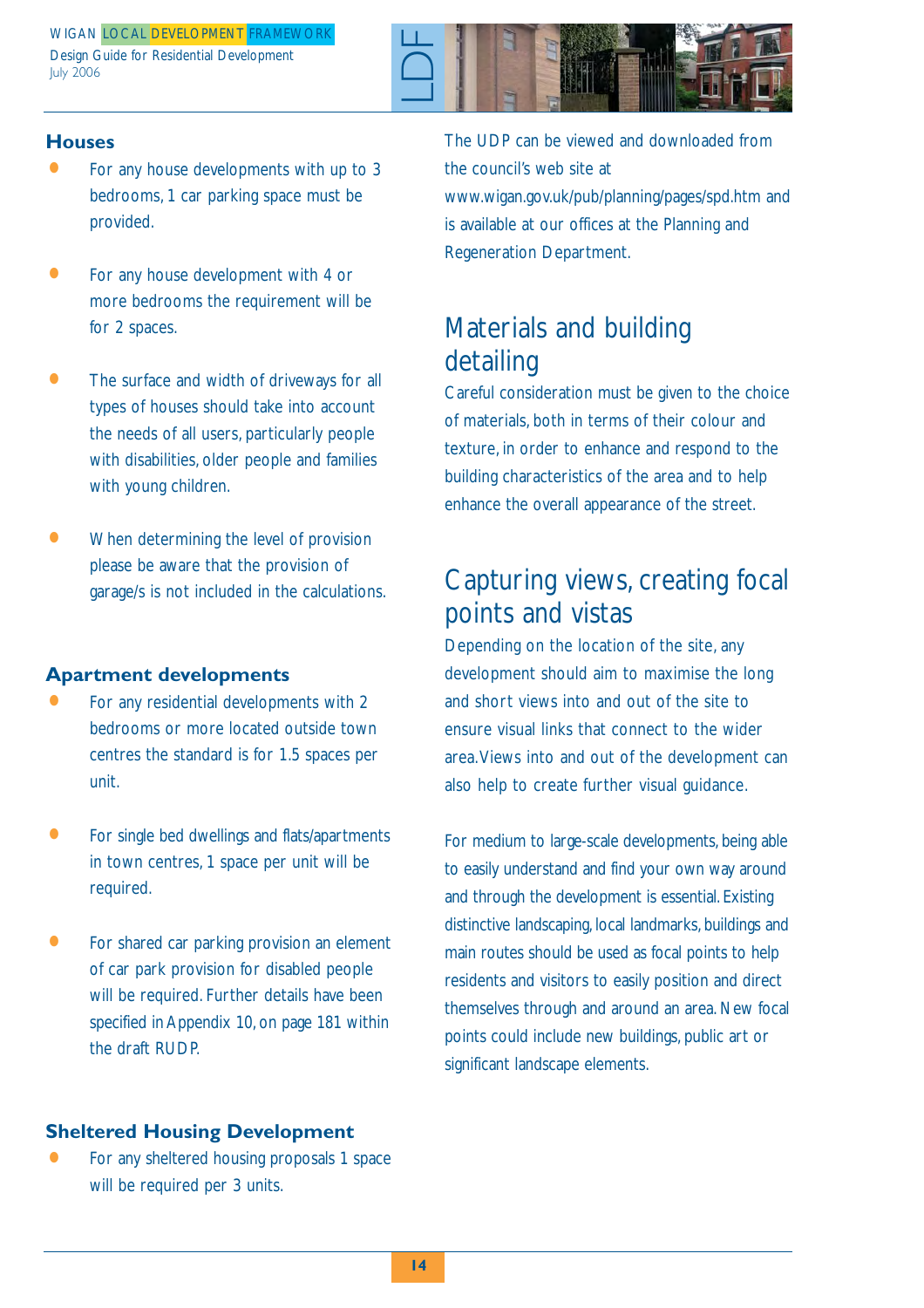

#### Landscaping

The provision of public open spaces and landscape features must be seen as an integral part of any development that is accessible to all.

- Any development must not result in any significant loss of important habitats or vegetation species.
- Plant heights should not restrict significant views

Any existing mature trees and/or landscaping should be maintained and incorporated into the development scheme in such a way that their long-term survival can be assured.

Taking into consideration the depth of root and height growths of some trees and shrubs, the location of any new trees and planting must avoid any underground and overhead utility services.

Any additional trees and planting along the site boundaries should aim to provide all year coverage, with a mixture of evergreen and deciduous species.

#### Public open spaces

For large to medium sized developments a comprehensive landscaping scheme must be devised.The provision of a large public open space would remove the need for smaller incidental spaces and is normally preferred.

New housing developments of 100 units or more must provide both large and smaller areas of public open space that link into a network of connected spaces and routes, in order to facilitate the movement of local species of animals and plants.

The ownership, function and maintenance responsibility of all outdoor spaces must be clearly defined.

### Other outdoor amenity spaces

#### **Private individual gardens**

All houses should have an enclosed private garden of a reasonable size.

Where possible gardens should be large enough to accommodate mature trees and planting and provide private sitting-out area not overlooked by others.

#### **Private communal gardens**

It is the Council's aim to ensure a high-quality, outdoor usable space is provided.

High density development should have access to a landscaped space and where possible, ground floor occupiers should have an enclosed private garden. For other remaining residents the garden provision may include a communal garden.

Any unusable spaces between car parks, roads and buildings will not be considered as part of the communal garden provision.

Communal gardens must be screened and secured from parking areas, public roads and footpaths and an on-going landscape maintenance programme should be adopted.

In order to ensure long-term landscape maintenance and management is delivered, financial contributions have to be arranged at the earliest opportunity.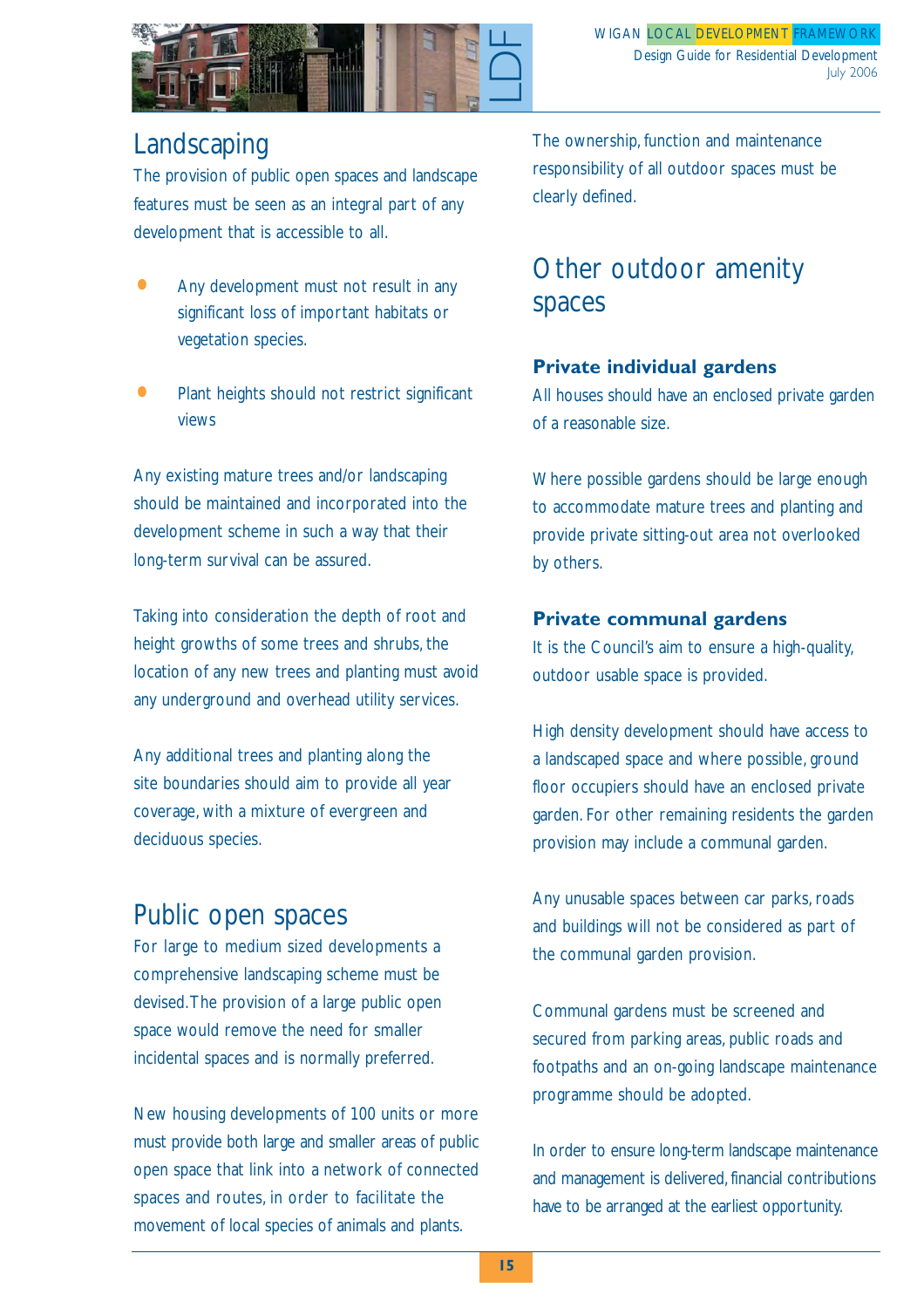

The Council has prepared two SPD's on,

- **Landscape design submissions,** and
- **Provision of open space in new housing developments, adoptions and financial contributions from developers**

Copies of the SPDs can be viewed and downloaded from the council's web site at www.wigan.gov.uk/pub/planning/pages/spd.htm or can be purchased for a small fee from the Planning and Regeneration Department office. Please refer to Appendix A for contact details.

#### Bicycle stores

All bicycle storage provision should be covered, secured, well lit and easily accessible to residents. For bicycle provision for apartment blocks please refer to page 22.

#### Bin stores

Careful consideration should be paid to the location of bins as every development will be expected to provide sufficient space for separate storage facilities for recyclable and non-recyclable waste.

Where communal bin stores are provided they should be secure and covered, with easy access for residents and collection agents. For high-density developments the provision of Eurobins with a capacity of 1000 litres for domestic waste must be used on the basis of 8 residential units to one bin.

#### **Biodiversity**

Depending on the location of the site there may be a requirement to carry out ecological surveys, however some surveys can only be carried out at specific times of the year.The surveys will need to be submitted as part of the planning application and therefore consultation is needed at an early stage to avoid significant delays.Applications submitted without the required survey information are unlikely to be approved.

In order to provide opportunities to enhance biodiversity, any informal outdoor spaces should make use of existing features and where appropriate provide new natural features that will contribute to Wigan's biodiversity.

A number of case studies demonstrating the possibilities can be seen within the publication, Biodiversity by Design, copies of which can be obtained free from the Town and Country Planning Association, details of which can be found in Appendix A.

For further information on the borough's biodiversity issues please refer to Wigan's Biodiversity Strategy.The strategy can be viewed and downloaded from the council's web site at http://www.wigan.gov.uk or is available from the Environmental Services Department office. Please refer to Appendix A for contact details.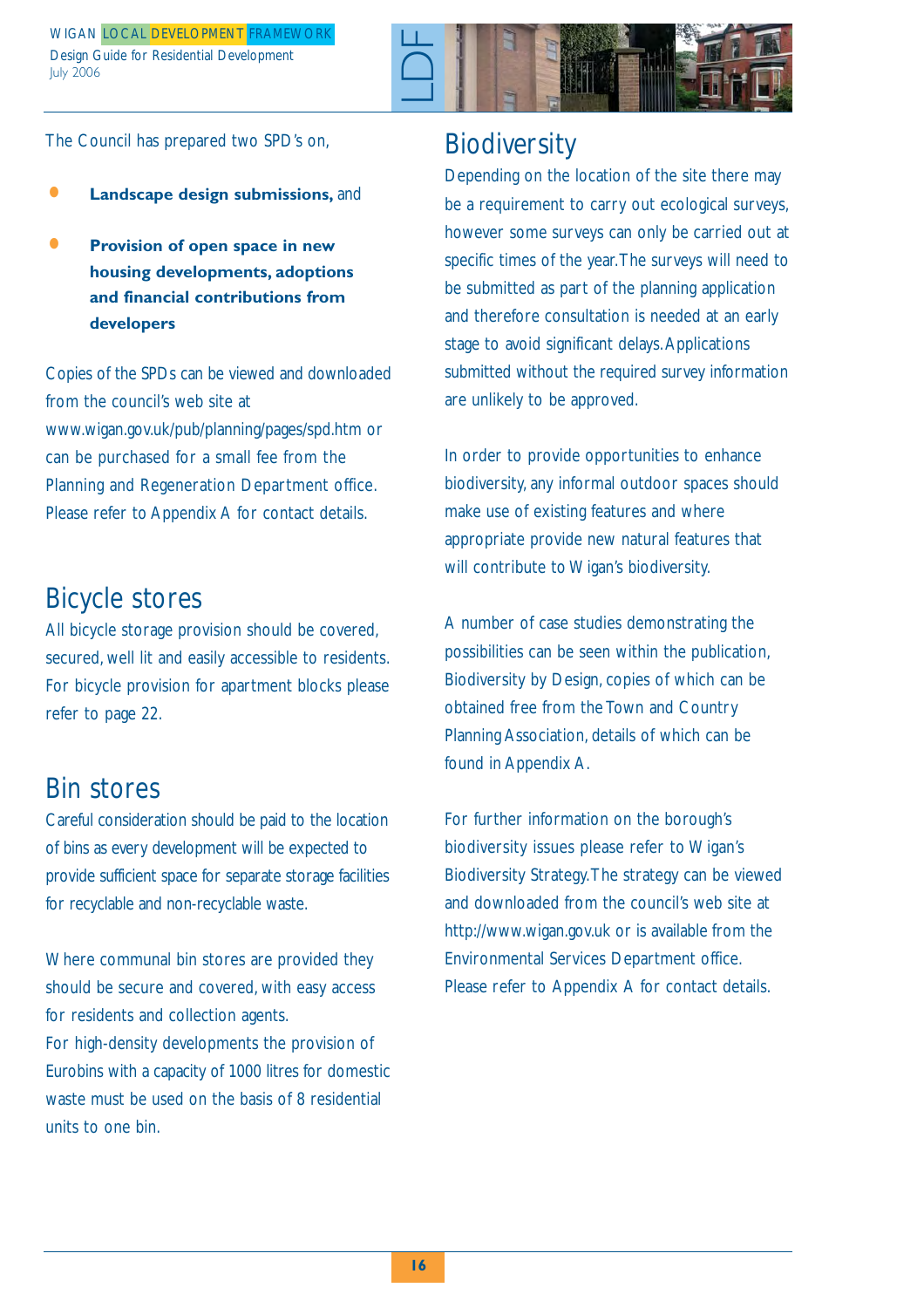

#### Boundary treatments

Boundary treatments have a number of purposes, for example they:

- help to define space,
- provide security,
- create a link between the buildings and landscape,
- provide a barrier between private and public uses, and
- influence the microclimate depending upon the type of treatment.

There are a number of different treatments and these can be divided into six characteristics;



**See through boundaries:** aid good views both through and over the development and provide safety, for example railings, trellis and decorative screens.



**Solid boundaries: Can** be extensions to buildings and contribute to the streetscape, for example brick walls, timber fences, hedges and stone walls.



**Combinations:** Designing in a combination of solid and see through elements can enrich boundaries.

**Natural boundaries:** Carefully designed earth mounds, when accompanied by well designed planting schemes can provide an environmentally friendly means of screening.





**Hedges:** A dense yet ecologically diverse boundary can be achieved by the use of a screen created by native plants

**Water:** Watercourses for example a river or canal can be used to help define a boundary edge.



The choice of boundary treatments should be appropriate to their surroundings.All of these different types of boundary treatments can easily be adapted to reflect the character of the development and area.

Please refer to the Council's SPD on The Good Fencing Guide for further advice, which is available on our web site at www.wigan.gov.uk/pub/planning/pages/spd.htm.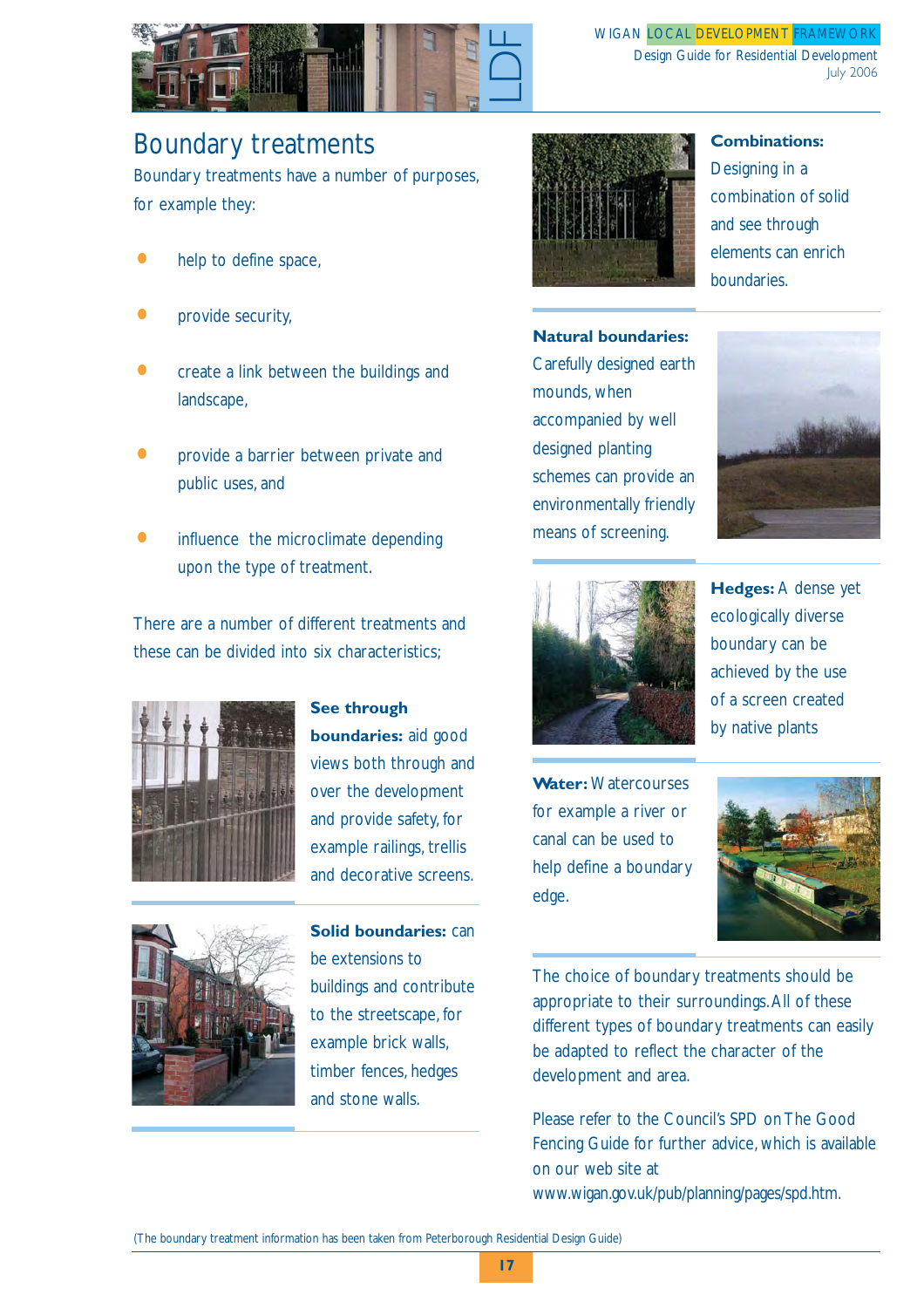WIGAN LOCAL DEVELOPMENT FRAMEWORK Design Guide for Residential Development July 2006



#### Provision of public art

We would encourage the provision of public art where appropriate within the design of the environment. Public art works can be used to reinforce the local identity of a place and can be used as a tool to help create a memorable place.

As a council we strongly support community driven projects, in conjunction with the developer and the use of local artists or groups.Whatever the scale and type of project we would advise early artist and community involvement within the design process.

#### Energy and water conservation

Developments should be designed and built from long lasting materials and have energy and water efficient household appliances installed to further encourage energy conservation and keep pollution to a minimum.

- Where appropriate, an investigation should be undertaken to determine whether any of the buildings or materials could be reused and recycled.
- The basic fitting out of the development before the point of sale should include energy and water efficient appliances.
- Any new materials should be from sustainable sources and where appropriate supplied by local manufacturers.

The design of the site layout and positioning of the buildings should maximise solar heat gain and natural daylight in order to minimise the consumption of conventional fuels.

Determining the position of housing to maximise solar gain whilst avoiding overheating is a complex process. For medium to large-scale developments we advise that there are a number of specialist computer simulation software available that can help to determine the most appropriate layout solution.

### Crime prevention and community safety

The following points have been taken from the Office of the Deputy Prime Minister and Home Office publication, **Safer Places:The Planning System and Crime Prevention, 2004.**

#### Access and movement

An integrated network of clearly defined routes with easily recognisable points of entry should be achieved.

All outdoor spaces, for example car/ motorcycle/ cycle parking areas, public spaces and movement routes should be designed and illuminated to create a safe and secure environment and to minimise the opportunities for crime.

All routes should provide direct access to local facilities and houses.

Removing vulnerable routes and spaces from existing developments can reduce the opportunity for crime.

It is desirable to restrict public access to the rear of buildings. In particular secluded footpaths or alleyways should not run along the rear of buildings or provide access to buildings or gardens.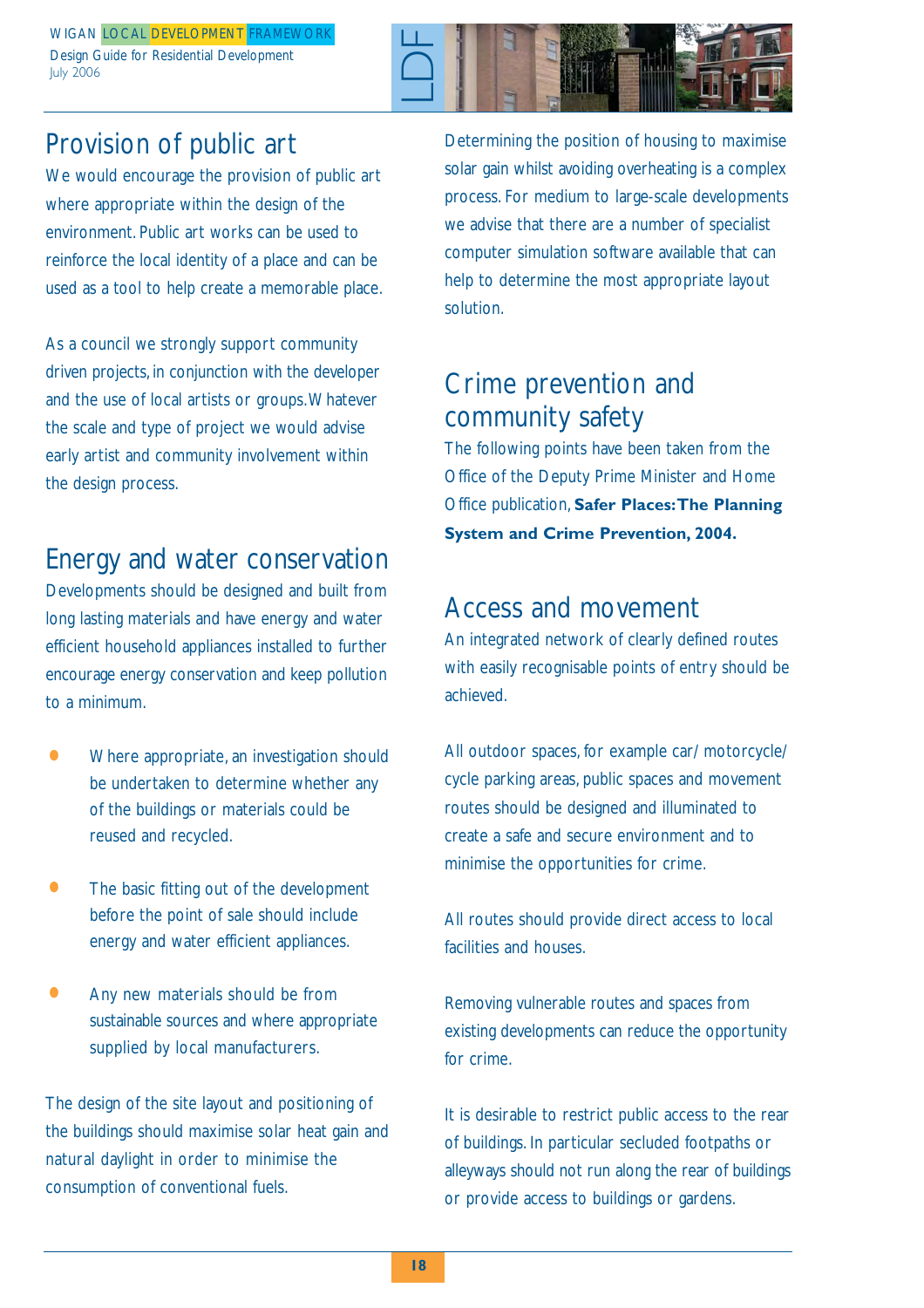

#### **Structure**

The design of developments should pay regard to the risk and fear of crime, and aim to create a safe, healthy and secure environment for both people and property.

Safe and sustainable places should be robust enough to cope with changing requirements or be flexible enough to evolve. Crime prevention should be 'planned in' to developments from the outset.

### Surveillance

The layout and design of the development must maximise opportunities to overlook streets, car parking areas and any public spaces throughout the day and evenings, whilst ensuring privacy levels are maintained via reducing overlooking issues.

The design of any building/s should allow windows and doors to face onto the street to create 'active frontages' that allow overlooking opportunities to occur.

The main entrance to the property should not be screened from general view. Its location should be visible from windows within the house to aid in the identification of callers.

Any lighting scheme should be designed to avoid the occurrence of pools of darkness whilst ensuring that light pollution is reduced.

#### **Ownership**

Encouraging residents and users of places to feel a sense of ownership and responsibility for their surroundings can make an important contribution to crime prevention.This can be facilitated by clarifying where public space ends and where

communal, semi-private or private spaces begin. Uncertainty of ownership can reduce responsibility and increase the likelihood of crime and antisocial behaviour going unchallenged.

Involving residents and users – including young people – in the management and design of their area provides a real sense of ownership.

Allowing neighbourhoods to express their identity can generate feelings of ownership and reduce crime.

Sensitive placement and appropriate selection of physical barriers – gates, fences, walls and hedges – create safe places that are also attractive.

Landscaping can be used to make places safer as well as more attractive, however careful consideration must also be paid to the location of landscaping details in order to avoid creating public areas that are concealed from view.

#### Physical Protection

Many security measures may be installed without compromising the quality of the local environment.

The Secured by Design initiative offers in-depth advice on physical protection as part of a broad approach to designing out crime. It also sets out technical standards for building security and is an essential part of the crime prevention toolkit.

#### **Activity**

Designs should consider crime prevention within residential areas and provide a range of housing types in terms of dwelling size, type, tenure and affordability in order to attract a mix of people of different ages, lifestyles and economic status.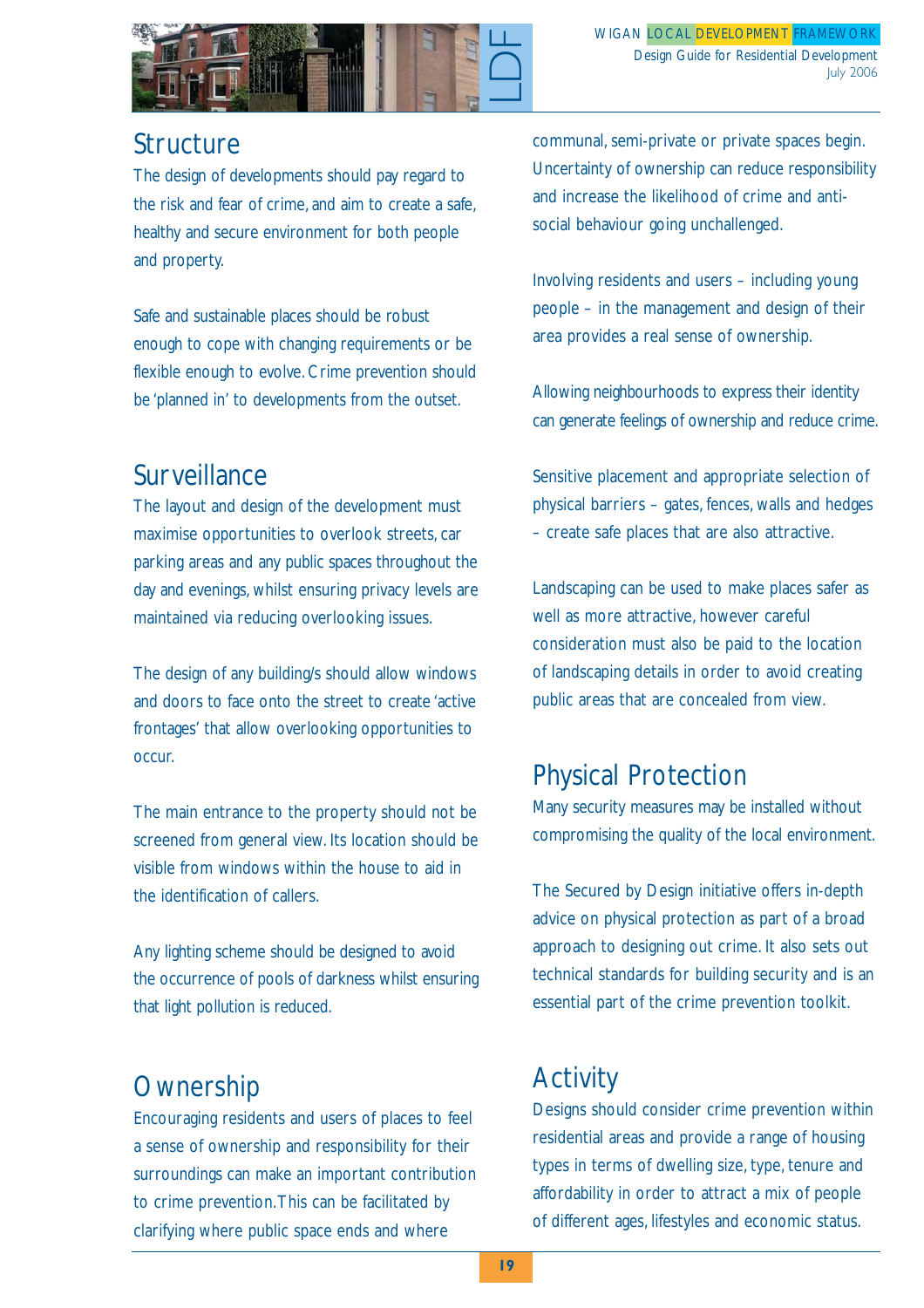

# Case Studies

This SPD aims to achieve a balance between making full use of urban sites and protecting and enhancing the local character and identity of the built environment. In addition to the principles and considerations already covered in this SPD there are a number of specific detailed guidance points that are particularly relevant to certain types of residential developments.

The purpose of this section is to provide examples of three specific development types:

|                      | <b>Case study 1: Apartment Development</b>            |
|----------------------|-------------------------------------------------------|
|                      | <b>Case study 2: Infill development</b>               |
| <b>Case study 3:</b> | One to one house replacement<br>and plot sub-division |

These examples are based upon the previously mentioned key planning and design principles and design considerations.

#### FIVE **Case study 1**:

# Apartment Development

Apartment blocks are a typical example of high-density developments.

### Character and identity of the area

New apartment developments must avoid damaging the existing character of the street and area. For example:

- where the new development would result in the loss of existing building/s of local architecture and/or historic value, or
- where there would be a too great a concentration of similar development schemes on adjacent sites along the same stretch of the street.

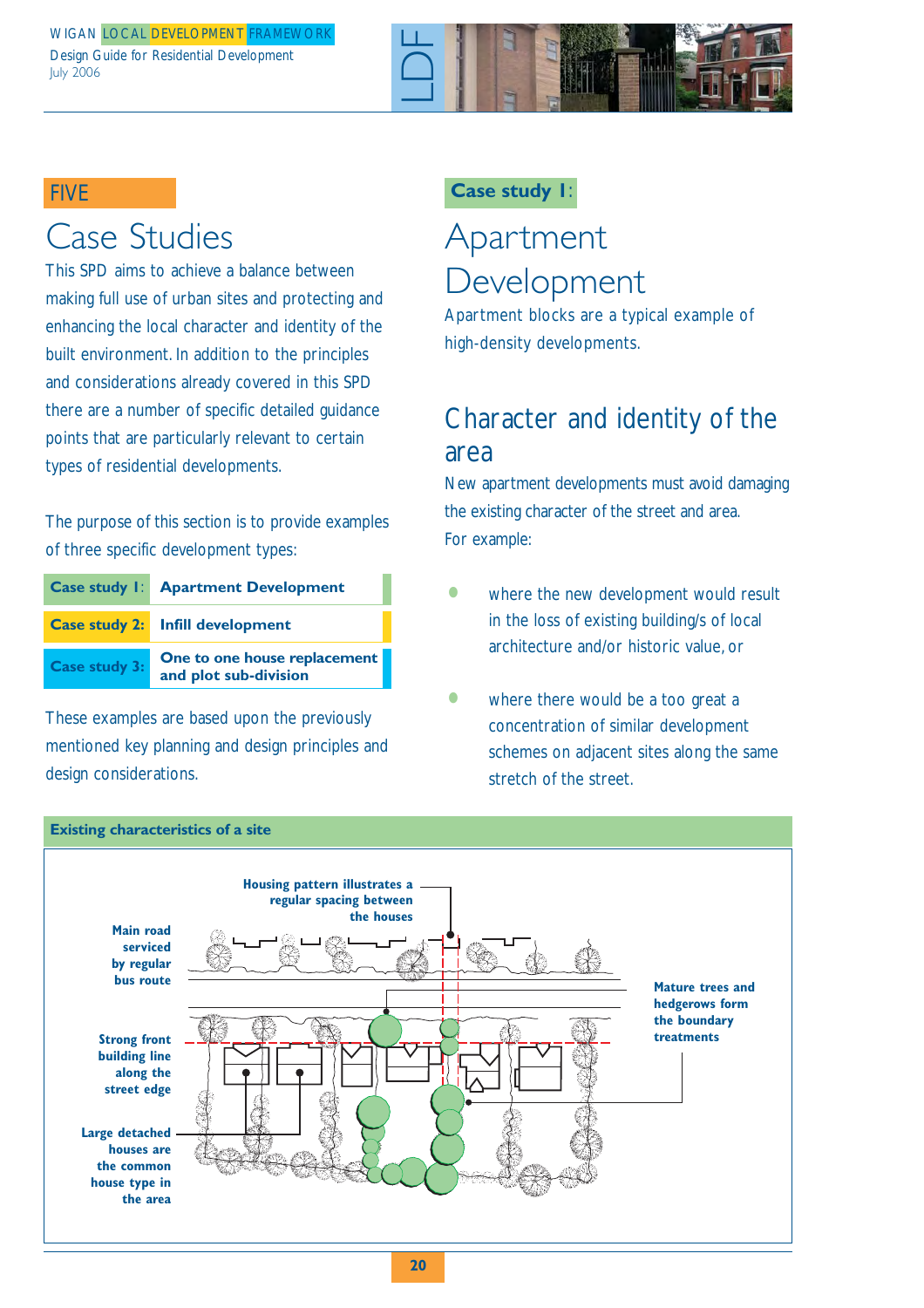

#### Height of development

Any developments must not be significantly higher than the existing adjacent properties. Exceptions to this rule are,

- when it is a corner site and there is the opportunity to provide a townscape feature.
- where existing mature trees that would be capable of being retained are in position along the site boundaries and already provide the site with a vertical scale.

### Visual impact

The scale and massing of any development can be visibly reduced by variations in the depth and shape of the floor plans.An imaginatively designed floor plan (when worked up three dimensionally) allows the built form to be divided into recognisably smaller components that can be projected or set back in order to reduce the impact of a single large development. Indeed any development over two storeys, the use of the 'one box' design is unlikely to be acceptable on any site.



#### Provision of amenity space

People buying flats may still require some private outdoor space, and the use of roof gardens and balconies may be acceptable in appropriate locations. However it is important to exercise caution where issues of overlooking neighbouring properties may occur, for the opportunity for overlooking from a balcony or roof garden is significantly greater that from that from a window. The council will therefore only support these elements where there is no detrimental impact on neighbouring plots.

Please be aware that the inclusions of balcony spaces do not count as part of meeting the requirements of the private outdoor amenity provision.

### Private outdoor amenity space

The overall aim is to provide high quality outdoor amenity spaces which are usable.

Where possible, ground floor occupiers should have direct access on their own private space. For other remaining residents the outdoor amenity provision should include a communal garden.

### Provision for ground floor occupiers

Ground floor residents should have their privacy protected. Appropriate buffers should be provided where possible, between the windows to ground floor flats and communal garden via the provision of private gardens/landscaping of a minimum depth of 3 metres.

Privacy for ground floor residents must be achieved, particularly on busy streets where the provision of a private space directly in front of windows cannot be adequately achieved. In these circumstances alternative solutions should be considered, for example raising the internal finished floor level above the street level.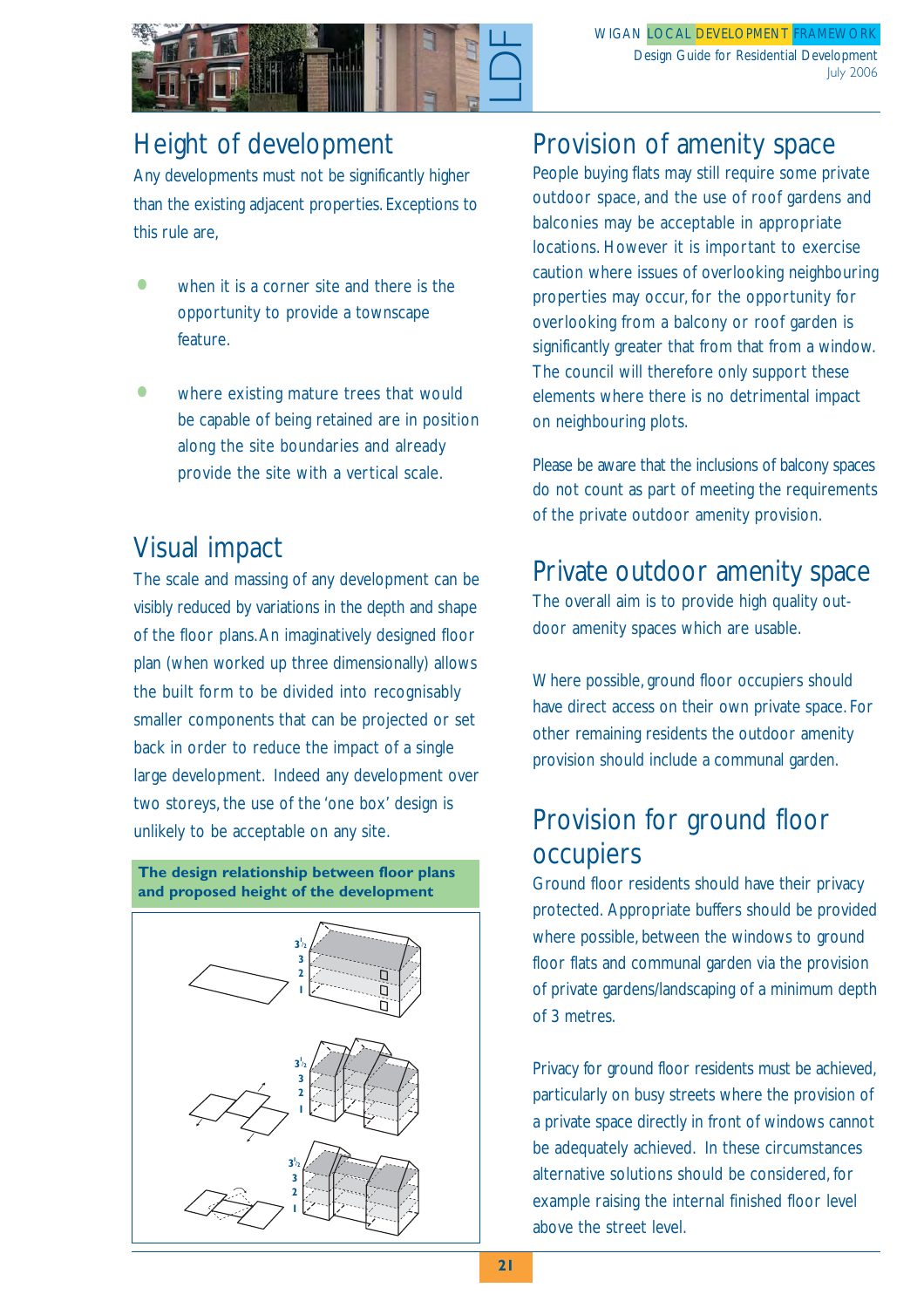

### Provision for a communal garden

For development up to two flats the size of the communal area should be based on a minimum area of 18 squared metres. For development comprising of more than two flats, an extra 5 squared metres should be provided for every additional flat.

Ground floor flats are excluded from the calculation as they must be treated separately. Please see 'provision for ground floor occupiers' as above for the details.

For example, if a development scheme consists of 16 flats, where 6 units on the ground floor, 6 units to the first floor and 4 units to the second floor the calculation would be,

| <b>Floor plan</b>                     | No of flats (units) | <b>Calculation   Total</b>              |                                      |
|---------------------------------------|---------------------|-----------------------------------------|--------------------------------------|
| Ground floor                          | 6 units             | <b>Excluded</b> from<br>the calculation | $\mathbf{0}$                         |
| <b>First floor</b>                    | <b>6</b> units      | 2 units<br>4 units $x 5m^2$             | 18m <sup>2</sup><br>20m <sup>2</sup> |
| Second floor                          | 4 units             | 4 units $x 5m^2$ 20m <sup>2</sup>       |                                      |
| Total min.<br>space to be<br>provided |                     |                                         | 58m                                  |

#### Bicycle parking provision

In accordance with policy A1S in the RUDP, whatever the scale of apartment

development, 1 locker or other secure cycle storage space per unit is normally required.



#### **Case study 2**:

# Infill development

Before purchasing the land or devising any development plans you are advised to investigate whether there are any underground utility services.

There are two design approaches that can be undertaken for an infill development site.

One design approach is to replicate the existing design, detailing and style of the area in order to protect and enhance the existing character.

The second design approach acknowledges that it is not attempting to replicate the original character, and instead uses the existing design principles to formulate a contemporary and innovative design approach.

Where the second approach is taken there is scope to extend the design proposal, however this must be undertaken having considered the guidance already covered within this document and the following steps:

Any infill development should ensure:

- the established front and rear building lines are respected.
- any rhythm in the side spacing of buildings is repeated.
- infill developments respect the existing scale, massing and height.
- the materials are similar in nature, texture and colour to the existing buildings in the street scene.
- the windows should be similar in size, spacing and proportion to those on neighbouring homes.The location of windows on the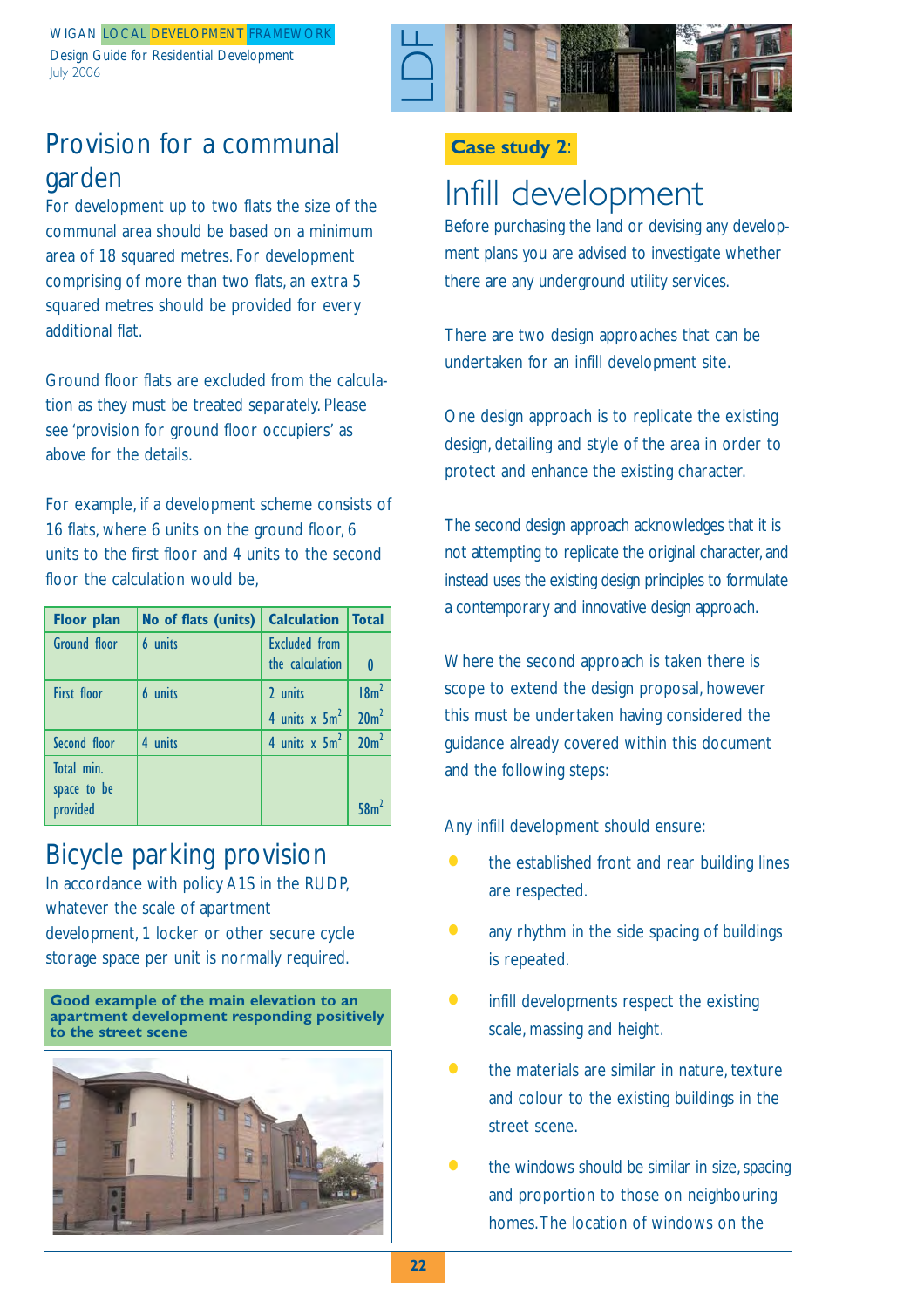

elevation (particularly the street elevation) is important to maintaining the architectural rhythm, patterns along the street.

- the roof design of new developments should reflect those of neighbouring properties.
- the front entry door of a new house should be placed on the main elevation.
- a degree of privacy is achieved and the issue of overshadowing is avoided.
- details and accessories such as gable and

eaves details, recessed window and doorframes are small but important details that contribute to the character of the neighbourhood.

- adequate access is provided from the public highway and car parking is an integral part of the design.
- where appropriate existing landscape features are maintained and any new landscaping are designed to enhance the scheme.

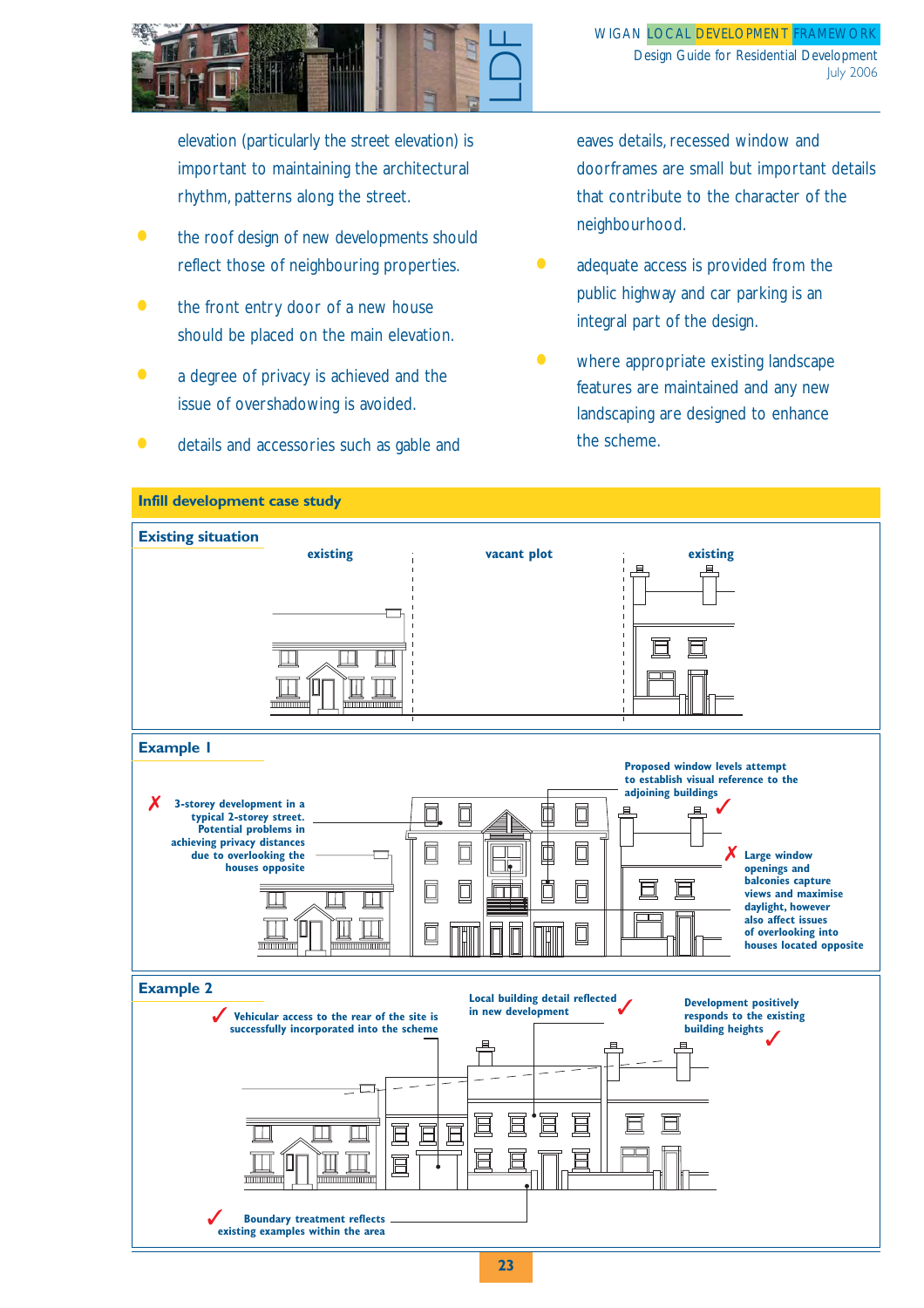

#### **Case study 3**:

# One to one house replacement and plot sub-division

The cumulative effects of demolition and replacement upon the character of the area are important within established residential areas. Any replacement should make reference to the demolished building or to the surrounding buildings in the streetscene, examples of which could be the established building line and frontage widths. However any increase in the footprint will be considered against the quality of the design in its context.

It is important that any developments are sensitively designed to minimise their impact upon the neighbouring properties and landscape. Landscaping issues may include the protection of existing mature trees and hedgerows.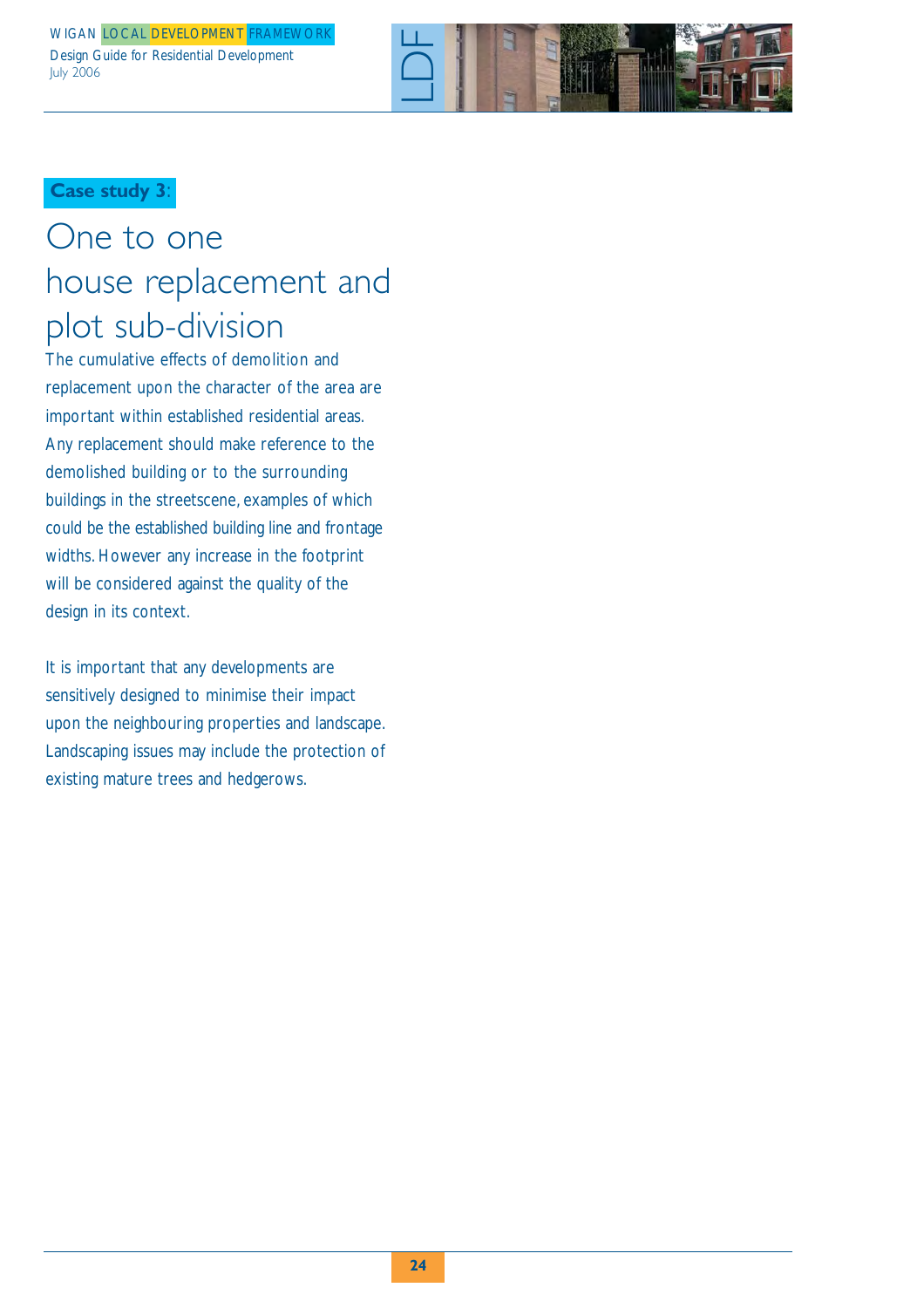

#### APPENDIX **A**

# Access to information and contact details

We have the following means of access to planning information in place, which take into account issues of equality and diversity among the community.

- All documentation published by the council will be made available in electronic and paper format.
- To assist people with particular needs, many of our documents can be made available in large print, Braille, audiotapes and in a number of alternative languages on request.
- Copies of all documents produced by us will be made available to view at all of the local libraries in the borough, including the three mobile libraries;Wigan and Leigh Town Halls; and the Environmental Services Department offices at Civic Buildings, New Market Street,Wigan and Gateway House, Standishgate,Wigan.The opening times will vary for these locations and you are advised to check them first.
- If you have difficulty getting to any of the above locations, then the home library service may be able to bring documents to you on request. However, you must be registered with this service first. For further information you can phone the home library service on 01942 486985.
- Copies of this document and all other Supplementary Planning Documents that

have been quoted in this document can be purchased for a small fee, currently £5.00 (plus £1.00 postage).

Amounts will be subject to change so you are advised to check first.

### You can contact us in the following ways:

If you require copies of documents please contact:

| <b>Implementation administration</b>         |              |
|----------------------------------------------|--------------|
| <b>Telephone</b>                             | 01942 404250 |
| <b>Other means of contacting the</b>         |              |
| <b>Implementation administration</b>         |              |
| email                                        |              |
| environmentalservices@wigan.gov.uk           |              |
| <b>Facsimile</b>                             | 01942 404222 |
| Letter                                       |              |
| <b>Implementation Section, Environmental</b> |              |
| Services Department, Wigan Council,          |              |
| Civic Buildings, New Market Street, Wigan,   |              |
| <b>WN1 1RP</b>                               |              |

If you have any questions or need further advice or information about dealing with planning applications, or if you want to arrange a pre-application discussion please contact:

| <b>Development Control - West of the</b> |              |
|------------------------------------------|--------------|
| <b>Borough</b>                           |              |
| Wigan                                    |              |
| <b>Telephone</b>                         | 01942 488045 |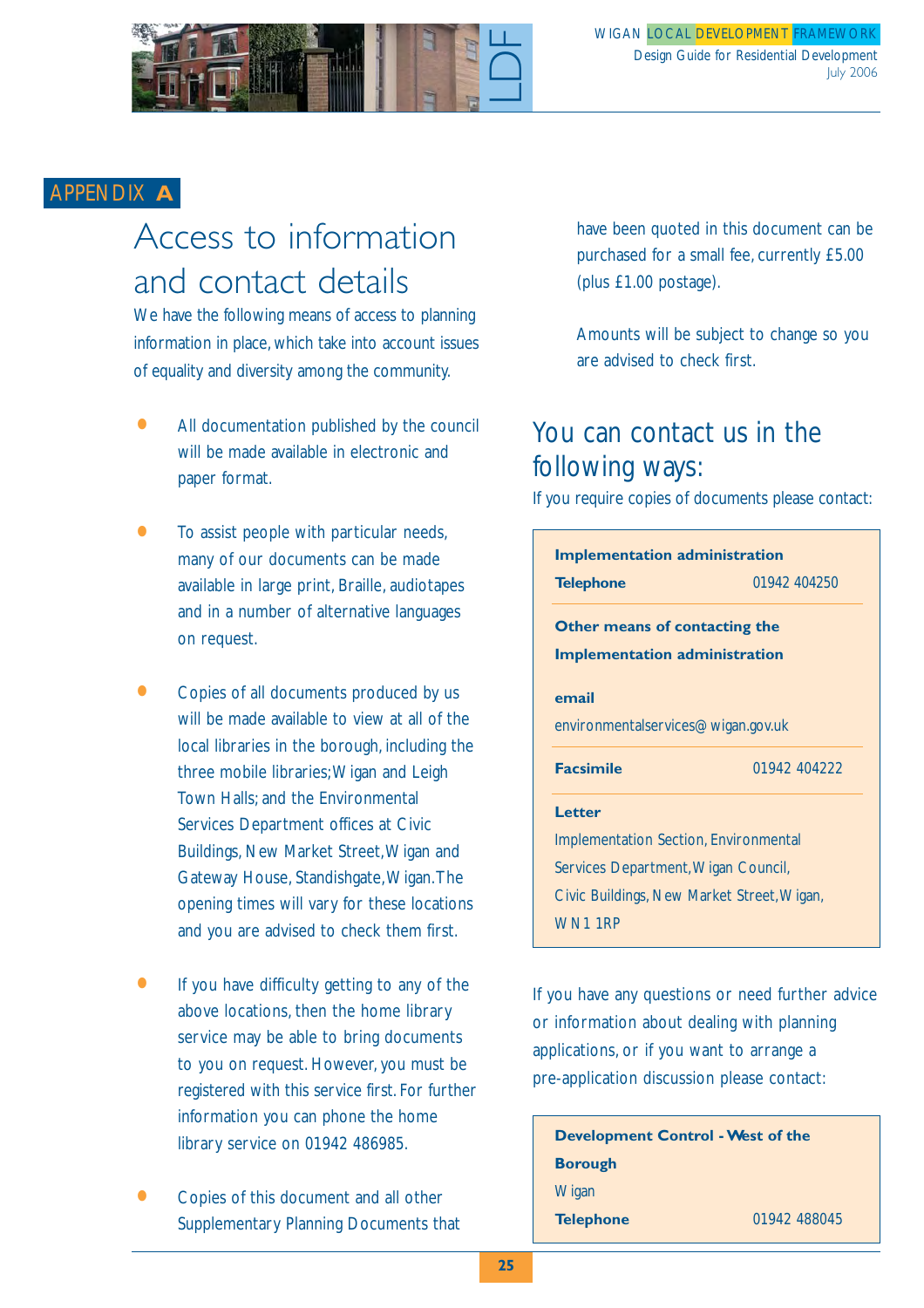#### WIGAN LOCAL DEVELOPMENT FRAMEWORK Design Guide for Residential Development July 2006



| Orrell, Billinge, Winstanley, Bryn and Ashton-in-<br><b>Makerfield</b><br><b>Telephone</b><br>01942 404275<br>Shevington, Standish and Aspull<br><b>Telephone</b><br>01942 404274<br><b>Development Control - East of the Borough</b><br>Hindley, Abram, Platt Bridge, Atherton, Tyldesley                                                       | <b>Ecology and nature conservation</b><br>$\bullet$<br>conservation issues<br><b>Telephone</b><br><b>• Trees and Landscape</b><br><b>issues</b><br><b>Telephone</b>                                                   | For further advice on ecological and nature<br>01942 404232<br>For further advice on tree and landscaping<br>01942 404233                                                   |
|--------------------------------------------------------------------------------------------------------------------------------------------------------------------------------------------------------------------------------------------------------------------------------------------------------------------------------------------------|-----------------------------------------------------------------------------------------------------------------------------------------------------------------------------------------------------------------------|-----------------------------------------------------------------------------------------------------------------------------------------------------------------------------|
| and Astley                                                                                                                                                                                                                                                                                                                                       |                                                                                                                                                                                                                       |                                                                                                                                                                             |
| <b>Telephone</b><br>01942 404261                                                                                                                                                                                                                                                                                                                 | Other relevant external organisations<br>and agencies                                                                                                                                                                 |                                                                                                                                                                             |
| Leigh, Golborne and Lowton<br><b>Telephone</b><br>01942 404264                                                                                                                                                                                                                                                                                   | <b>British Waterways</b><br>$\bullet$                                                                                                                                                                                 | For advice relating to sites located adjacent                                                                                                                               |
| Other means of contact for all planning<br>control matters                                                                                                                                                                                                                                                                                       | to and/or in the vicinity of waterways,<br>please contact:                                                                                                                                                            |                                                                                                                                                                             |
| <b>Facsimile</b><br>01942 404222                                                                                                                                                                                                                                                                                                                 | <b>Letter</b><br>British Waterways, Waterside House,                                                                                                                                                                  |                                                                                                                                                                             |
| <b>Email</b><br>devcon@wigan.gov.uk                                                                                                                                                                                                                                                                                                              | Waterside Drive, Wigan WN3 5AZ<br><b>Website address:</b><br>www.britishwaterways.co.uk                                                                                                                               |                                                                                                                                                                             |
| Letter Development Control, Environmental                                                                                                                                                                                                                                                                                                        | <b>Telephone</b>                                                                                                                                                                                                      | 01942 405700                                                                                                                                                                |
| Services Department, Wigan Council,                                                                                                                                                                                                                                                                                                              | <b>Facsimile</b>                                                                                                                                                                                                      | 01942 405710                                                                                                                                                                |
| Civic Buildings, New Market Street, Wigan,<br>WN1 1RP                                                                                                                                                                                                                                                                                            | <b>Countryside Agency</b><br>Countryside Agency have produced a                                                                                                                                                       |                                                                                                                                                                             |
| <b>Building Control Service</b><br>For advice on structural issues and Building<br>Regulations, please contact:<br><b>Telephone</b><br>01942 404227<br>01942 404222<br><b>Facsimile</b><br>Letter Wigan Council, Environmental<br><b>Services Department, Building Control</b><br>Section, Civic Buildings, New Market Street,<br>Wigan, WN1 1RP | number of publications for example, a<br><b>Letter</b><br>The Countryside Agency, North West<br>Region, 3rd Floor, Bridgewater House,<br>Whitworth Street, Manchester, M1 6LT<br><b>Telephone</b><br><b>Facsimile</b> | Planning Position Statement on Sustainable<br>Design and Construction, please contact:<br>0161 237 1061<br>0161 237 1062<br><b>Email:</b> info.northwest@countryside.gov.uk |
| For other specialist planning advice                                                                                                                                                                                                                                                                                                             | <b>Environment Agency</b>                                                                                                                                                                                             |                                                                                                                                                                             |
| please contact the following teams:<br><b>Conservation issues</b><br>For advice on conservation matters<br>01942 404254<br><b>Telephone</b><br>or 404253                                                                                                                                                                                         | For more information on flood risk<br>please contact:<br><b>Letter</b>                                                                                                                                                | assessments, watercourses and flood maps<br>Environment Agency, Appleton House, 430                                                                                         |
| <b>• Urban Design issues</b><br>For advice on general design matters<br><b>Telephone</b><br>01942 404243                                                                                                                                                                                                                                         | Birchwood Boulevard, Warrington,<br>Cheshire, WA3 7WD<br><b>Website address:</b>                                                                                                                                      |                                                                                                                                                                             |
| <b>Access issues</b>                                                                                                                                                                                                                                                                                                                             | www.environment-agency.gov.uk                                                                                                                                                                                         |                                                                                                                                                                             |
| For further advice and guidance on access<br><b>issues</b>                                                                                                                                                                                                                                                                                       | <b>Telephone</b><br><b>Facsimile</b>                                                                                                                                                                                  | 01925 543359<br>01925 852260                                                                                                                                                |
| 01942 404247<br><b>Telephone</b>                                                                                                                                                                                                                                                                                                                 |                                                                                                                                                                                                                       |                                                                                                                                                                             |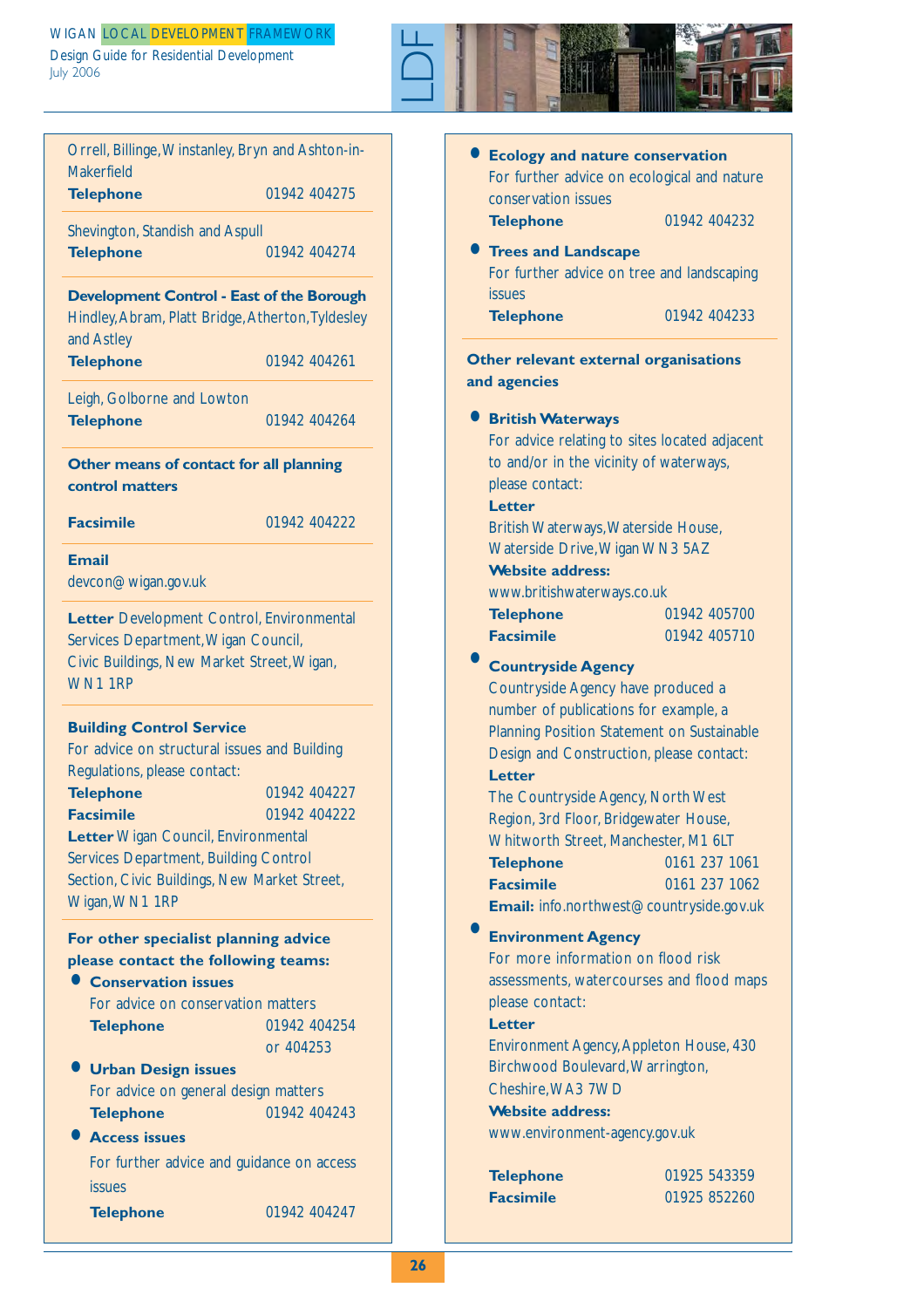

Design Guide for Residential Development July 2006



| <b>English Nature</b><br>English Nature have produced a number of<br>publications on ecological and nature<br>conservation for further information please<br>contact:<br><b>Letter</b><br>English Nature, Cheshire to Lancashire Team,<br>Pier House, Wallgate, Wigan, WN3 4AL                                                                                                                |
|-----------------------------------------------------------------------------------------------------------------------------------------------------------------------------------------------------------------------------------------------------------------------------------------------------------------------------------------------------------------------------------------------|
| 01942 820342<br><b>Telephone</b>                                                                                                                                                                                                                                                                                                                                                              |
| <b>Facsimile</b><br>01942 820364                                                                                                                                                                                                                                                                                                                                                              |
| <b>Greater Manchester Fire and Rescue</b>                                                                                                                                                                                                                                                                                                                                                     |
| <b>Service</b><br>Advice regarding fire safety matters can be<br>obtained from the:<br>Letter<br>Fire Safety (Enforcement) Department,<br>Wigan Borough Command HQ, Wigan Fire<br>Station, Robin Park Road, Wigan, WN5 0UU<br>01942 650110<br><b>Telephone</b><br><b>Facsimile</b><br>01942 650127                                                                                            |
| <b>Greater Manchester Ecology Unit</b>                                                                                                                                                                                                                                                                                                                                                        |
| Letter<br>Greater Manchester Ecology Unit, Ryecroft<br>Hall, Manchester Road, Audenshaw,<br>Manchester M34 5ZL<br>0161 371 9171<br><b>Telephone</b><br><b>Facsimile</b><br>0161 371 8014<br>Email gmeu@tameside.gov.uk                                                                                                                                                                        |
| <b>Greater Manchester Passenger</b>                                                                                                                                                                                                                                                                                                                                                           |
| <b>Transport Executive (GMPTE)</b><br>GMPTE have produced a number of<br>publications on access by, and design for<br>public transport. If you would like to find<br>out more information please contact:<br>Letter<br>9 Portland St, Piccadilly Gardens,<br>Manchester, M60 1HX<br>0161 242 6000<br><b>By telephone:</b><br>0161 242 6057<br>By facsimile to:<br>Email: Landuse@gmpte.gov.uk |
| <b>Greater Manchester Police Architectural</b>                                                                                                                                                                                                                                                                                                                                                |
| <b>Liaison Unit (GMP ALU)</b><br>Early discussions with the GMP ALU are<br>recommended before a planning application<br>for residential is submitted.<br>Letter<br><b>GMP ALU, Divisional and Partnership Support</b><br>Unit, PO Box 22 (S West PDO), Chester<br>House, Boyer Street, Manchester, M16 ORE                                                                                    |

| Website address: www.gmp.police.uk |               |
|------------------------------------|---------------|
| <b>Telephone</b>                   | 0161 856 5912 |
| <b>Facsimile</b>                   | 0161 855 7489 |
| Email:                             |               |
|                                    |               |

architecturalliaisonunit@gmp.police.uk

#### • **Highways Agency**

Early discussions are welcome in particular where a development is located near to or would have an impact on the trunk road or motorway network.

#### **Letter**

Network Strategy, Highways Agency, Room 810, City Tower, Piccadilly Plaza, Manchester, M1 4BE

**[Website address:](https://highwaysengland.co.uk/) https:// highwaysengland.co.uk/ Telephone:** 0161 9305521 **Email:** spatialplanning@highways.gsi.gov.uk

#### • **Town and Country Planning Association (TCPA)**

For further advice and guidance on ecological, nature conservations and other planning issues please contact,

#### **Letter**

Town and Country Planning Association, 17 Carlton House Terrace, London, SW1Y 5AS **Website address:** www.tcpa.org.uk

| <b>Telephone:</b> | 020 7930 8903 |
|-------------------|---------------|
| <b>Facsimile:</b> | 020 7930 3280 |

#### • **United Utilities**

United Utilities have produced a Planning Application Guide and a number of other relevant publications to help with your planning application. If you would like to find out more information please contact:

#### **Letter**

WN1 1RP

United Utilities, Dawson House, Great Sankey,Warrington WA5 3LW**Telephone**  01925 537 258

For all matters relating to the content of this SPD and related UDP, please **contact the Plan** 

| 01942 404235/                       |  |  |  |
|-------------------------------------|--|--|--|
| 404237/404238                       |  |  |  |
| 01942 404222                        |  |  |  |
|                                     |  |  |  |
| planningpolicy@wiganmbc.gov.uk      |  |  |  |
|                                     |  |  |  |
| Planning Policy Team, Environmental |  |  |  |
| Services Department, Wigan Council, |  |  |  |
|                                     |  |  |  |

Civic Buildings, New Market Street,Wigan,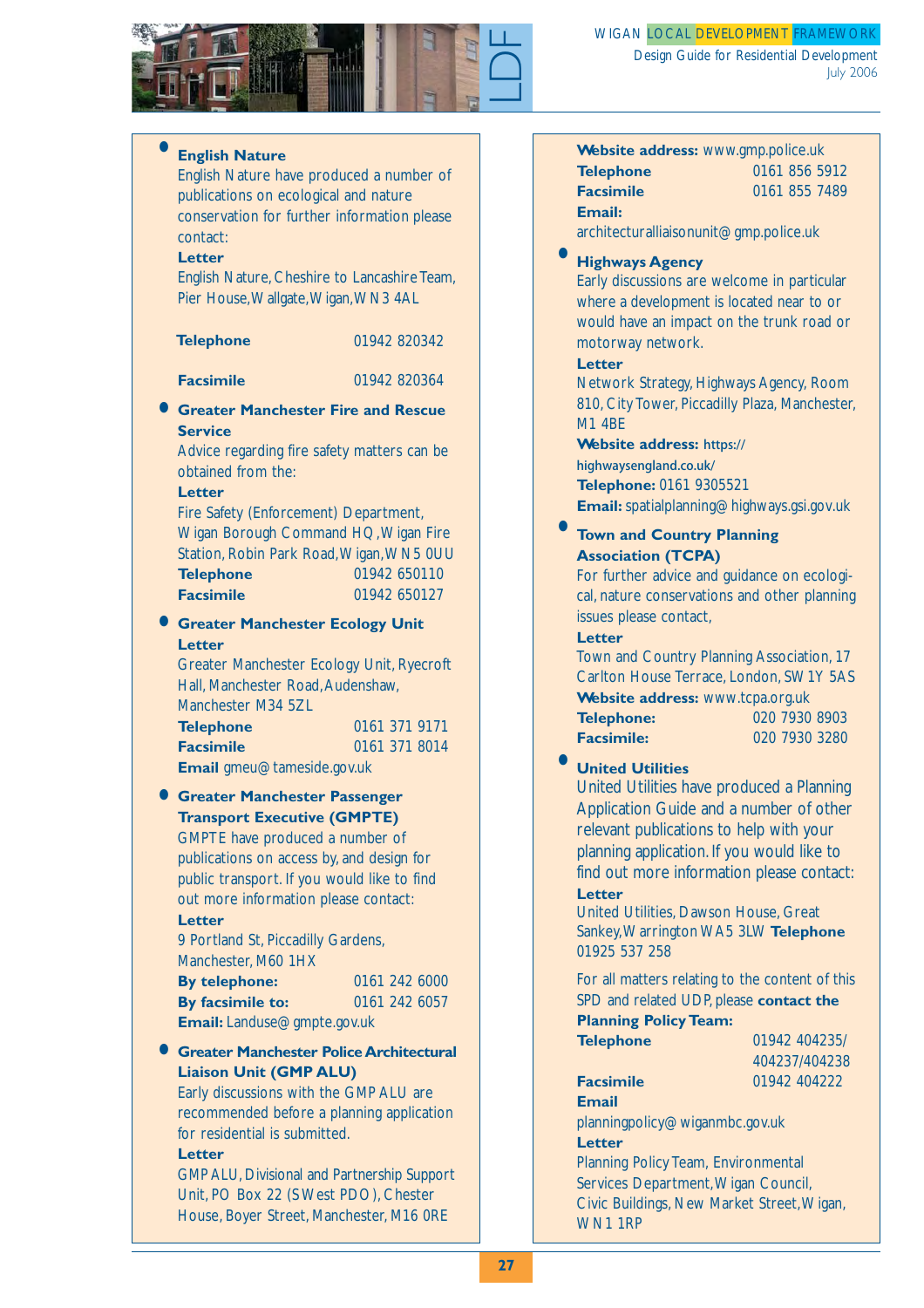

•

•

•

 $\bullet$ 

•

#### APPENDIX **B**

# Planning policy context

#### National planning policies

The SPD has been prepared in the context of the Community Plan and has taken full account of national and regional policy and guidance, in particular PPG3. National planning policy is set out in Planning Policy Guidance notes (PPG's) and Circulars, which are gradually being replaced by Planning Policy Statements (PPS's). For the purpose of this SPD the most relevant national planning policies are,

- **PPS 1 Delivering Sustainable Development:** sets out guidance on the role of design considerations in planning, emphasising that good design is a key aim. •
- **PPG 2 Green belts:** explains the purpose of including land in Green Belts and defines appropriate development within the Green Belt. •

•

- **(Draft) PPG 3 Housing:** requires new developments to be of high quality. It advocates making the best use of the land we have available, and for new developments to be built in a sustainable way, sensitive to the needs of people and with consideration to their environmental impact.
- **PPS 6 Planning for Town Centres:** promotes town centre strategies based on urban design analysis, providing a •

policy framework and the context for development briefs. It calls for improved standards for the design of street furniture, paving, signage and car parks.

- **PPS7 Sustainable Development in Rural Areas:** environmental quality and economic and social development – promotes high standards of design and points to the role of Countryside Design Summaries,Village Design Statements and landscape character assessment.
- **PPS9 Biodiversity and Geological Conservation:** sets out planning policies on protection of biodiversity and geological conservation through the planning system.
	- **PPS 11 Regional Spatial Strategies: emphasises the importance** of stakeholder involvement, sub-regional planning and co-ordination with other regional strategies including the Regional Housing Strategy.
- **PPS 12 Local Development Frameworks:** is a collection of documents setting out the council's planning policies that will guide the future development of the borough.
- **PPG 13 Transport:** requires new developments to help create places that are accessible by sustainable means of transport and which put people before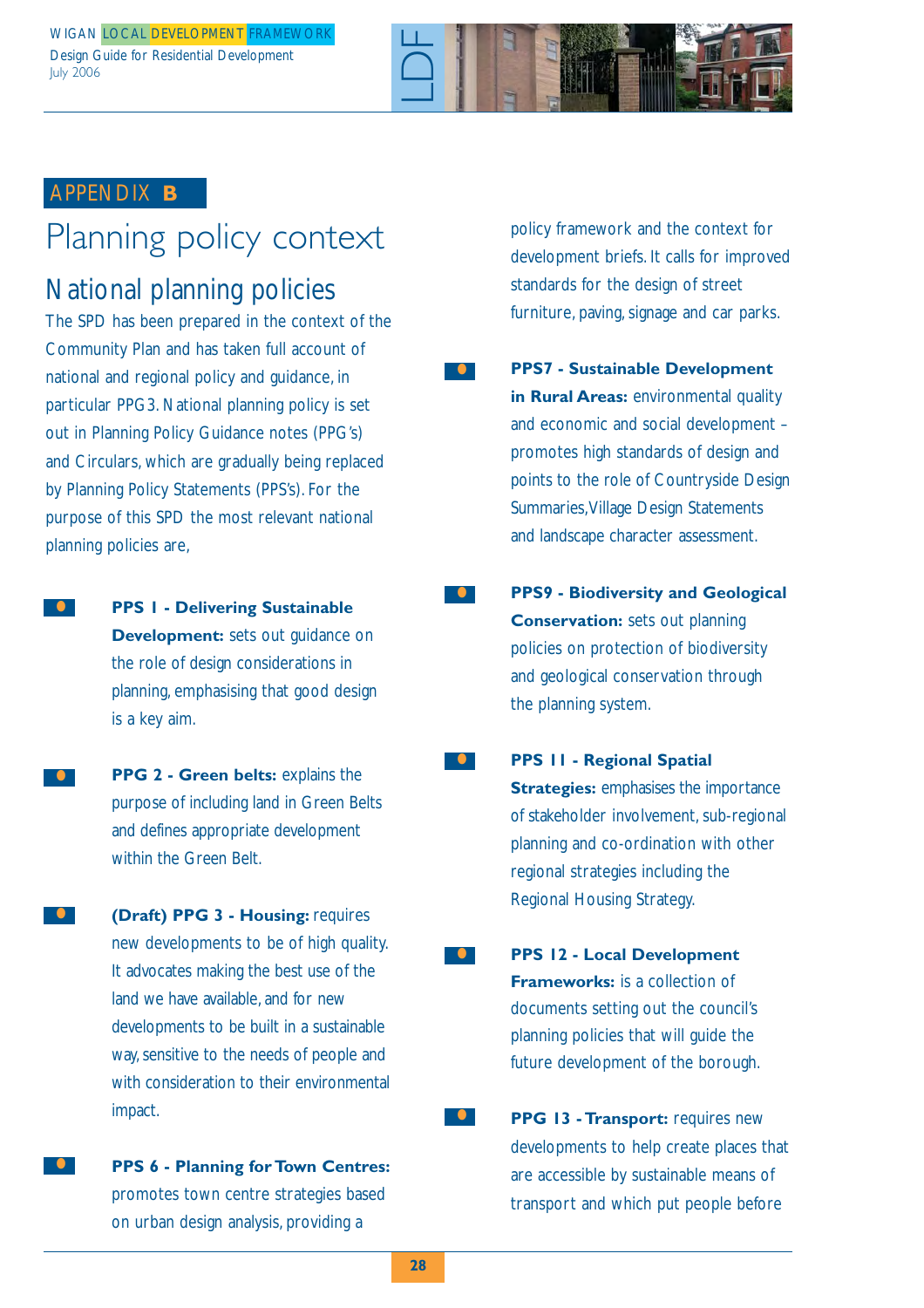

traffic, i.e. walking, cycling and the use of public transport.

- **PPG 15 Planning and the historic environment:** encourages detailed control of the external appearance of buildings in conservation areas, and emphasises the importance of how a building relates to its surroundings and of the quality of townscape.  $\bullet$
- **(Draft) PPG 25 Development and flood risk:** explains that flood risk should be considered throughout the planning and development process, emphasising that management needs to be applied on a whole-catchment basis and not be restricted to flood plains. •

In addition, a number of national planning and urban design guidance documents have been produced which, whilst not having statutory status, do nevertheless express the government's philosophy on the importance of design:

- 'By Design' a companion guide to PPG1 (DETR and CABE, 2000)
- 'Protecting Design Quality in Planning' a guide for Planning authorities (CABE)
- 'Better Civic Buildings and Spaces' (CABE 2002)
- 'Better Places to Live: a companion guide to PPG3' (DTLR and CABE, 2001)
- 'Creating Successful Places Through Masterplanning' - the spatial masterplan

creates a three-dimensional framework of buildings and public spaces (CABE 2004)

• 'Safer Places:The Planning System and Crime Prevention' – (ODPM, 2004)

### Regional planning policies

The Interim draft revision Regional Spatial Strategy (RSS) for the North West of England continues to support the national policy on design and the efficient use of land on the basis that this can be achieved without compromising the quality of the environment.The draft RSS embraces the principle of sustainable patterns and forms of development in order to help our region realise a higher quality of life and improve economic prosperity.

#### Local planning policies

The Unitary Development Plan (UDP) is the Council's statutory planning framework for the future development of the whole of the Borough. The advice provided in this SPD both supports and supplements the planning policies set out in the adopted and emerging draft Replacement Unitary Development Plan (UDP). **It is therefore essential to read this guide in conjunction with both sets of UDP planning policies in mind.**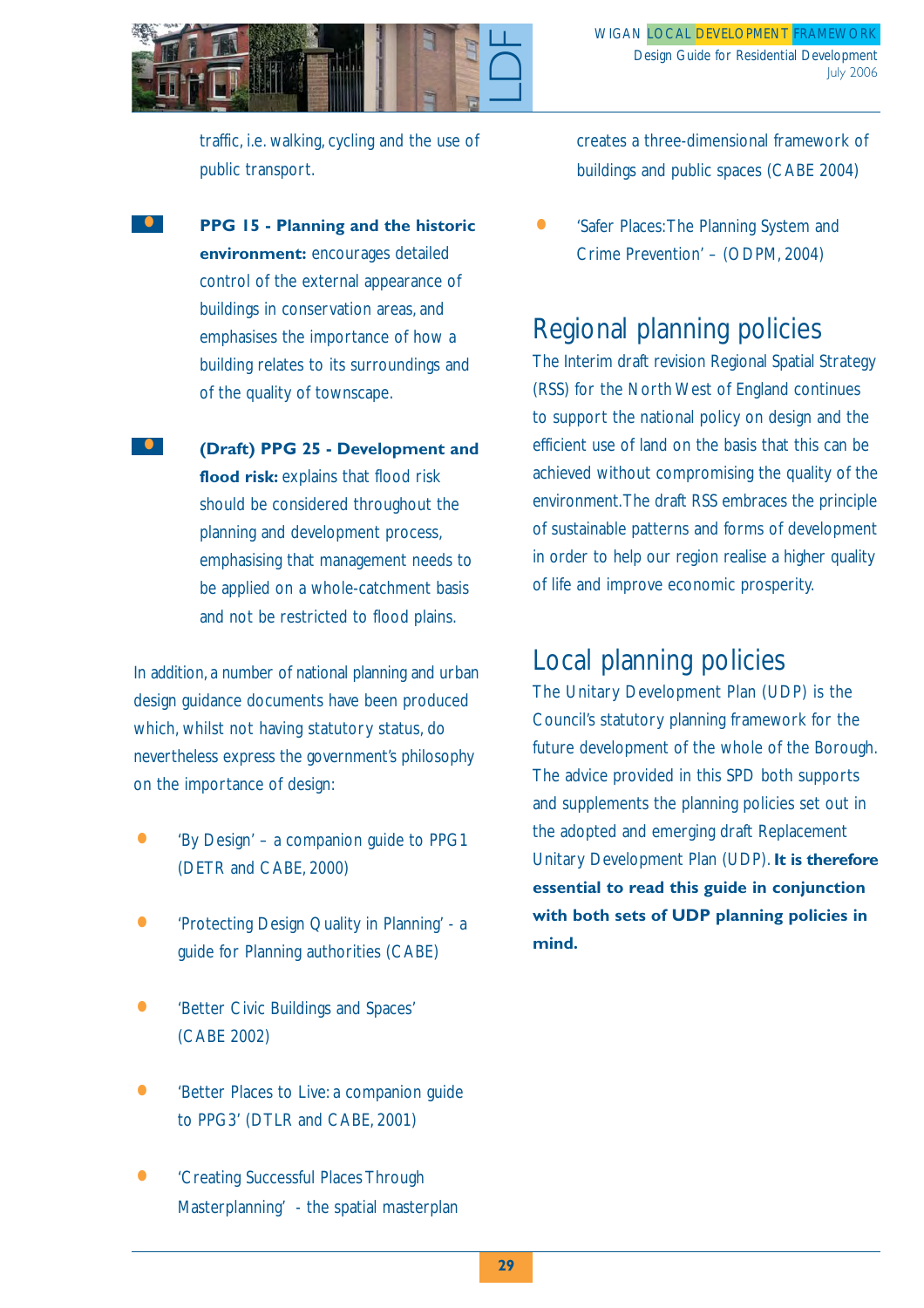

# The Adopted UDP

The current RUDP was adopted in April 2006. The relevant policies are:

- **EV2** Nature Conservation
- **EN2A** Special Areas of **Conservation**
- **EV2B** Sites of Special Scientific Interest, Sites of Biological Importance and Local Nature Reserves
- **EV2C** Features of Major Importance for Nature Conservation and Wildlife **Corridors**
- **EV2D** Species Protection
- **EV2E** Trees,Woodlands and **Hedgerows**
- **EV3** Design
- **EV3A** Design of New Development
- **EV3D** Landscaping of Development
- **EV4** Conservation
- **EV4A** Development and Design in Conservation Areas
- **EV4B** Listed Buildings
- **A1C** Access for People with **Disabilities**
- **R1D** The Design of New Development and House **Extensions**

A copy of the RUDP can be viewed and downloaded from the council's web site at www.wigan.gov.uk or can be purchased for a fee from the Environmental Services Department office. Please refer to Appendix A for contact details.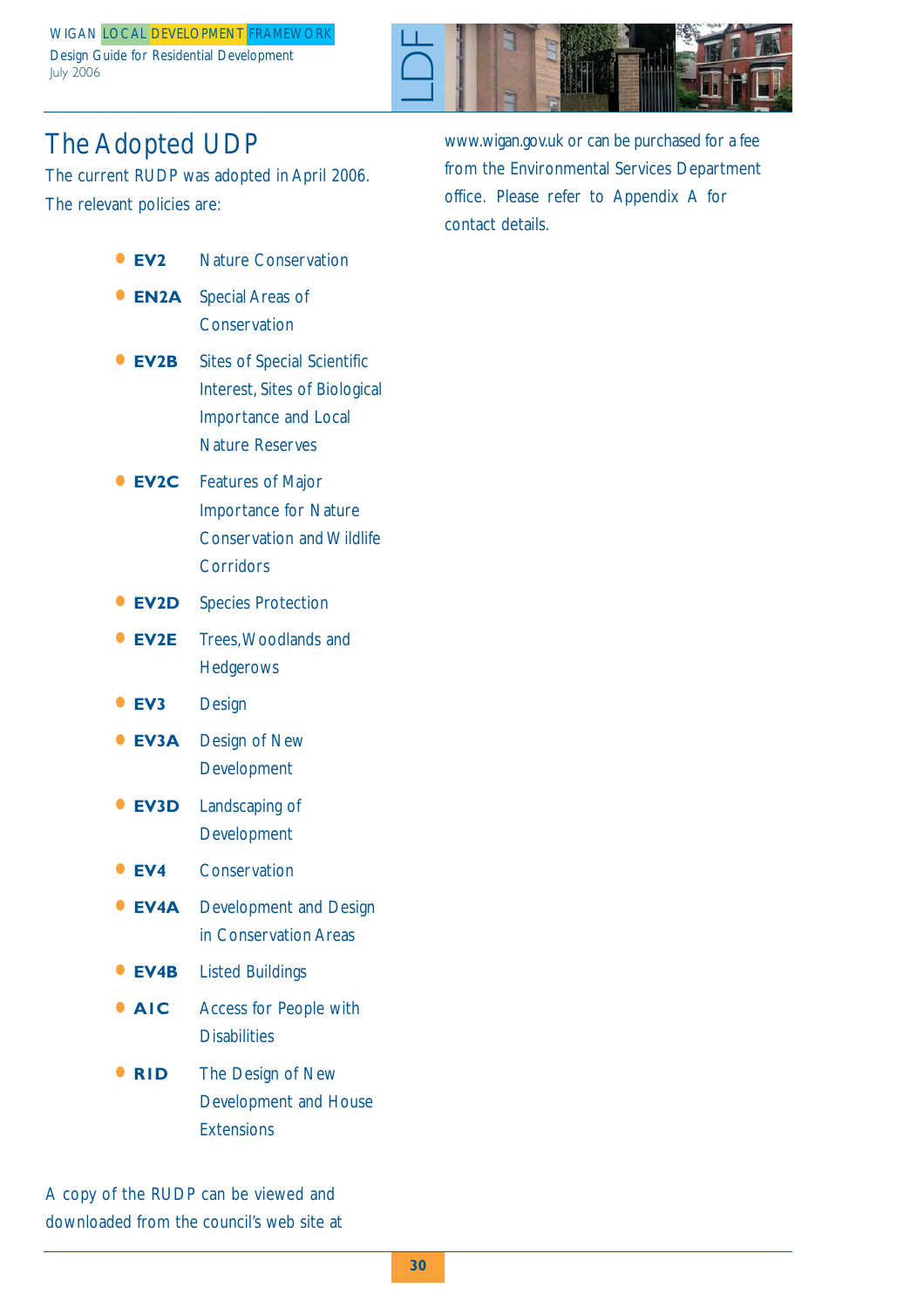

#### APPENDIX **C**

# Planning application requirements

Before submitting a planning application the presence of existing underground and overhead utility services must be investigated.

In submitting any application the following information must be included as a minimum:

Clear scaled plans with the necessary existing and proposed dimensions including slab levels. The plans should include,

- Site surveys Any housing schemes more than 1 unit must undertake a site survey, which will be included with the submission of the Design and Access Statement.
- Location Plan
- Details of existing site layout
- Details of proposed site layout
- Floor plans
- Elevations showing the proposed ridge and eaves heights in relation to any neighbouring properties.
- Cross-sections

Additional information may also be required, depending upon the size of the development, its complexity and the sensitivity of its location.

This information could include:

- A Design and Access Statement
- Streetscene sketches views of the pro-

posal from the surrounding area as seen by passers-by at street level

Other supporting information Depending upon the scale of the development scheme and the location of the site, further technical studies or site investigations may be required, for example

- Environmental Impact Assessment (EIA)
- Landscape and Visual Impact
- Ecology and protected species
- Land Contamination
- Transport Impact Assessment (TIA)
- Utilities Impact Assessment (UIA)
- Flood Risk Assessments

We therefore recommend that early consultation with the Environmental Services Department would help to determine the level of detail required.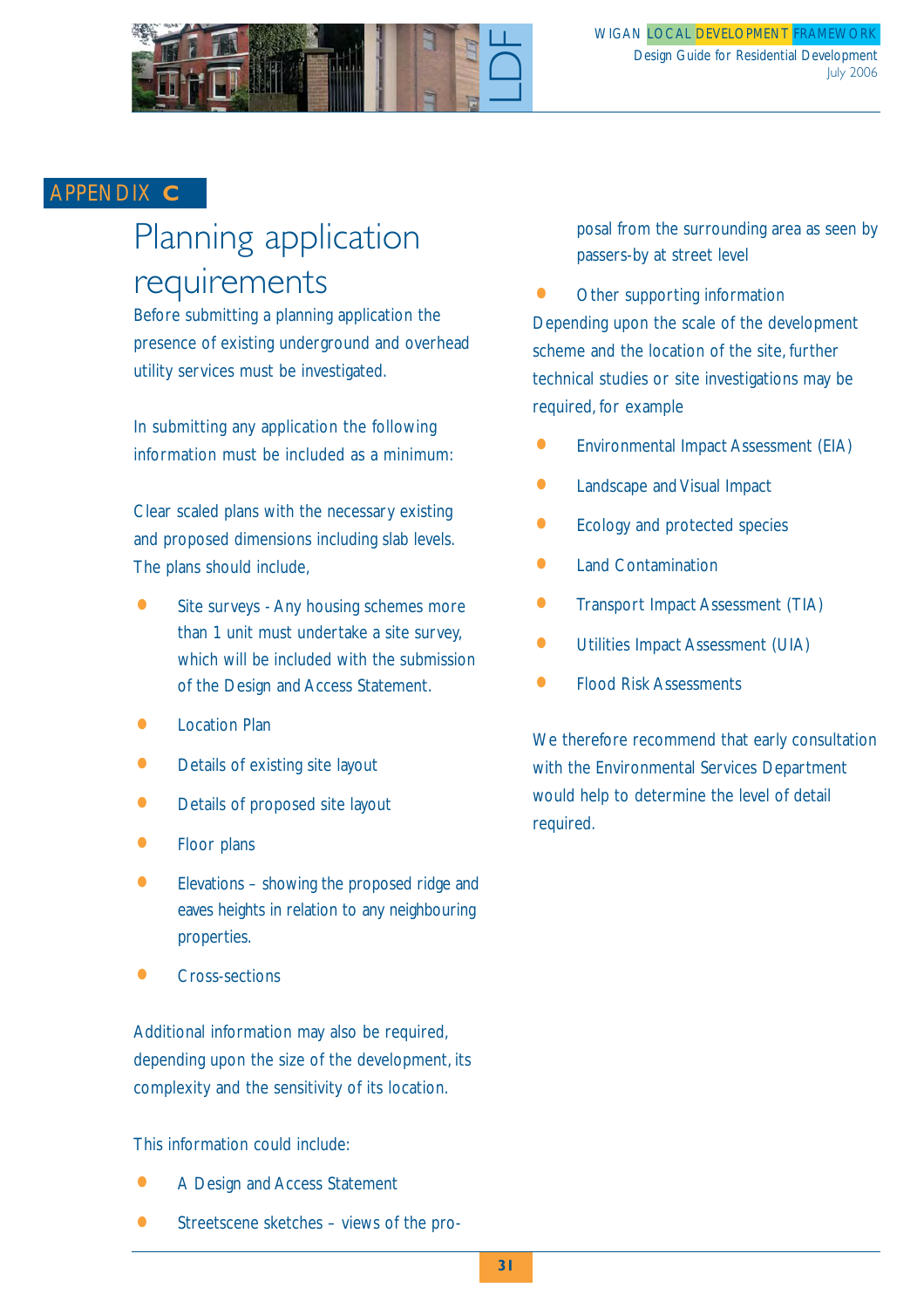

#### APPENDIX **D**

# Design and Access Statement

#### Purpose

PPS1 advocates that applicants should demonstrate how they have taken into account the need for good design and access issues in all planning applications.

A Design and Access Statement is a short report accompanying a planning application to illustrate the design process that has led to the development proposal and to explain and justify the proposed design in a structured way. It must relate directly to the individual site, the proposal being considered, the impact of the proposal on the wider area and how the overall scheme is designing out crime. It may include, where appropriate, plans and elevations, photographs and illustrations. It is relevant for both outline and detailed applications.

The access aspect of the statement should indicate the applicant's approach to creating an accessible environment.The following offers further guidance on information that should be included in the statement to demonstrate a commitment to delivering high quality design standards and creating an accessible and inclusive environment.

#### Detail

This should include the site address, an accurate description of the development and the name of the applicant and agent.

## The philosophy and approach

It should be shown that the design proposed has taken into account everyone's needs and has resulted in a development that can be used safely and easily by as many people as possible, without undue effort, separation or special treatment.An explanation of how the local context has influenced the design should be given.

### What information and level of detail is required?

There is no set format for a statement but the level of detail will depend on upon the complexity of the proposal and the particular site. Generally, when submitting a statement the following points should be included as the minimum,

For the design aspects:

- A list of the design principles and concept used for the scheme and how those principles meet the Council's own UDP policies and other relevant planning policies.
- 2 An outline of how the design principles and concept are reflected in the development's layout, use/s, density, scale, visual appearance and landscape.
- $\mathcal{S}$  Site surveys These explain how the design relates to its site and wider area and the purpose of the proposed development.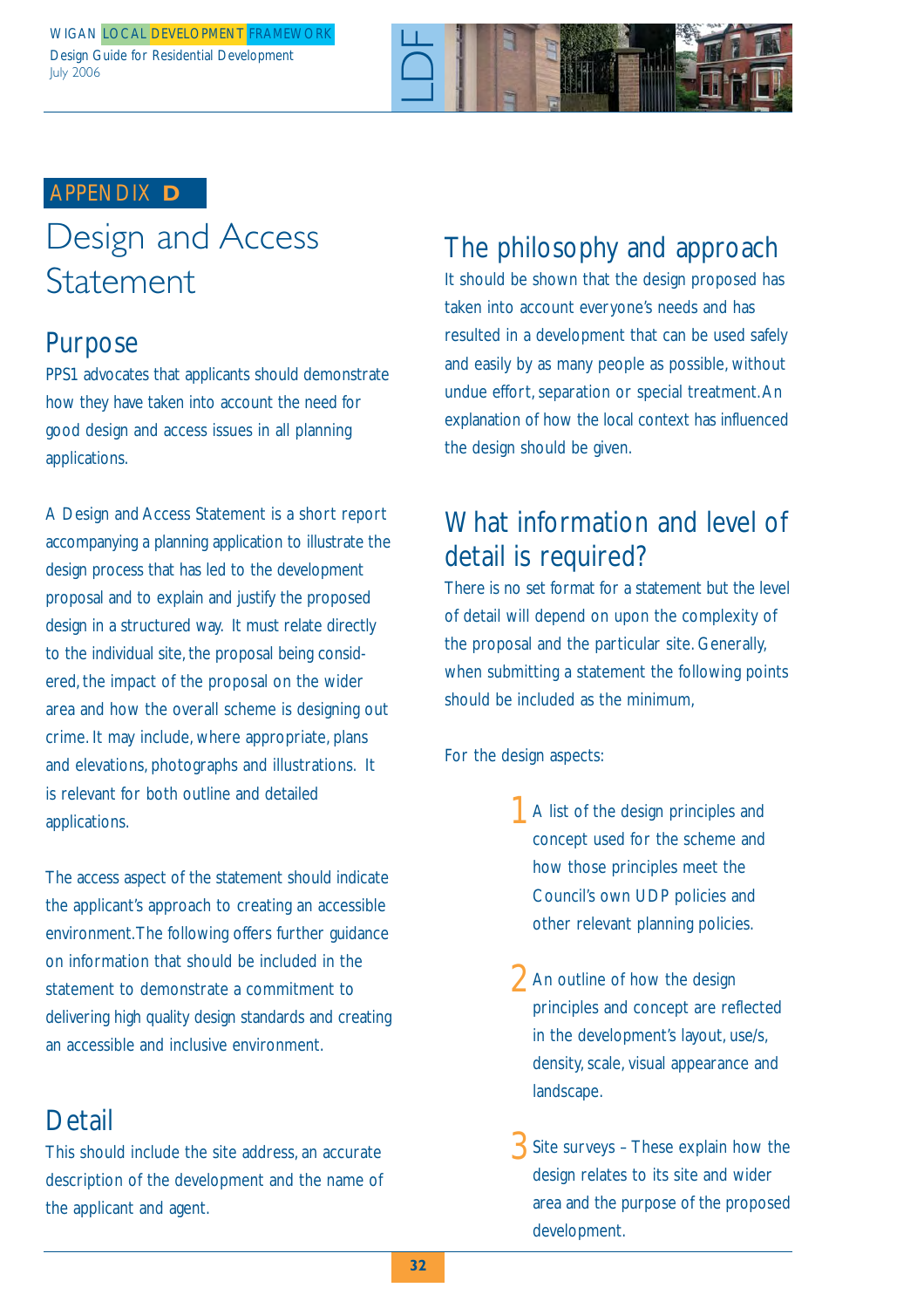

#### For specific access issues:

Evidence should be given that the position of the vehicular and pedestrian access into the site from the surrounding neighbourhood, and access and circulation routes within the site, take into account the needs of all users regardless of age, gender or disability.

It should be shown that dwellings have been designed, positioned and orientated within a site to achieve an accessible approach and entrance to them, and accessible routes from them to the surrounding area. Details should be given of the gradients, widths, surfaces, lighting, and the provision of dropped kerbs with tactile surfaces across the entrance and within the site.

Confirmation should be given that the principal entrance to each dwelling houses and entrance level flats/apartments will be accessible. The approach to entrances should preferably be level and if this is not possible ramped with the lowest possible gradient. A ramped approach must meet the requirements of the Building Regulations current at the time of the application. In exceptional circumstances on steeply sloping sites stepped approaches may be permitted.

It should be shown how any hard and soft landscaping will assist users to negotiate their way around the development, for example, choice of materials used on circulation routes and tactile surfaces to be used to warn of any changes in level.

Where site constraints affect compliance with the relevant design standards, an explanation of the constraints and standards that cannot be met should be included. It should give details of an

achievable alternative design proposal and indicate the level and standard of accessibility that this offers.

### Connecting to the existing transport network

Details should be given of accessible routes from the existing transport network to the development.

The ability to reach a dwelling by car is important, so this should be taken into account for all dwellings. The distance and gradient from the car parking space to the dwelling should be given to show that these have been kept to a minimum.

#### Future maintenance

An explanation should be given of how features that ensure access to and around the development will be maintained. It should indicate procedures in place to ensure soft landscaping does not become overgrown and hence obstruct otherwise accessible routes.

#### Sources of access advice and consultation

Listed below are useful sources of information;

BS 8300:2001 "Design of buildings and their approaches to meet the needs of disabled people-Code of practice." BSI ISBN 0 580 38438 1

The Building Regulations 2000 Approved Document M Access to and use of buildings (2004 edition).

Department of Transport "Inclusive Mobility.A Guide to Best Practice on Access to Pedestrian and Transport Infrastructure"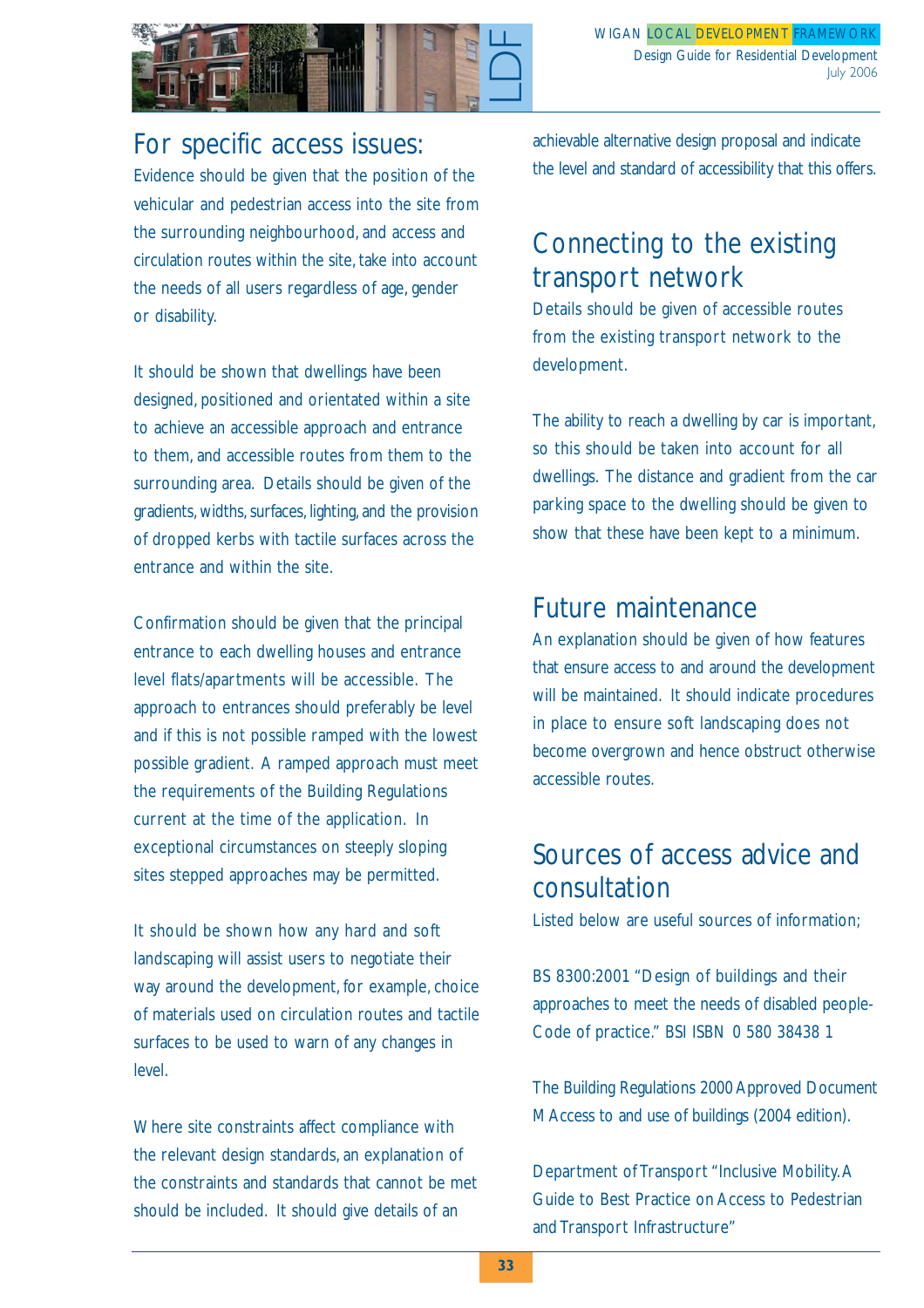

The Design and Access Statement should include details of any professional advice that has been followed, consultation with any relevant officers and groups and how their comments have been taken into account.

#### Specific design and access advice needed for listed buildings

Where an application for listed building consent was involved the following points should be included in addition to achieving the above points;

A brief explanation of how design and access policies and approaches have taken account of paragraph 3.5 of PPG15 Planning and Historic Environment and in particular:

The historic and architectural importance of the building and its settings.

The particular physical features of the building and settings that justify its designation as a listed building.

A brief explanation of the range of access solutions considered, including an explanation of any specific issues affecting access to the listed building.

#### **Contacts**

If you would like to discuss any aspect of statement please refer to Appendix A on page 25 for our contacts for the design and access.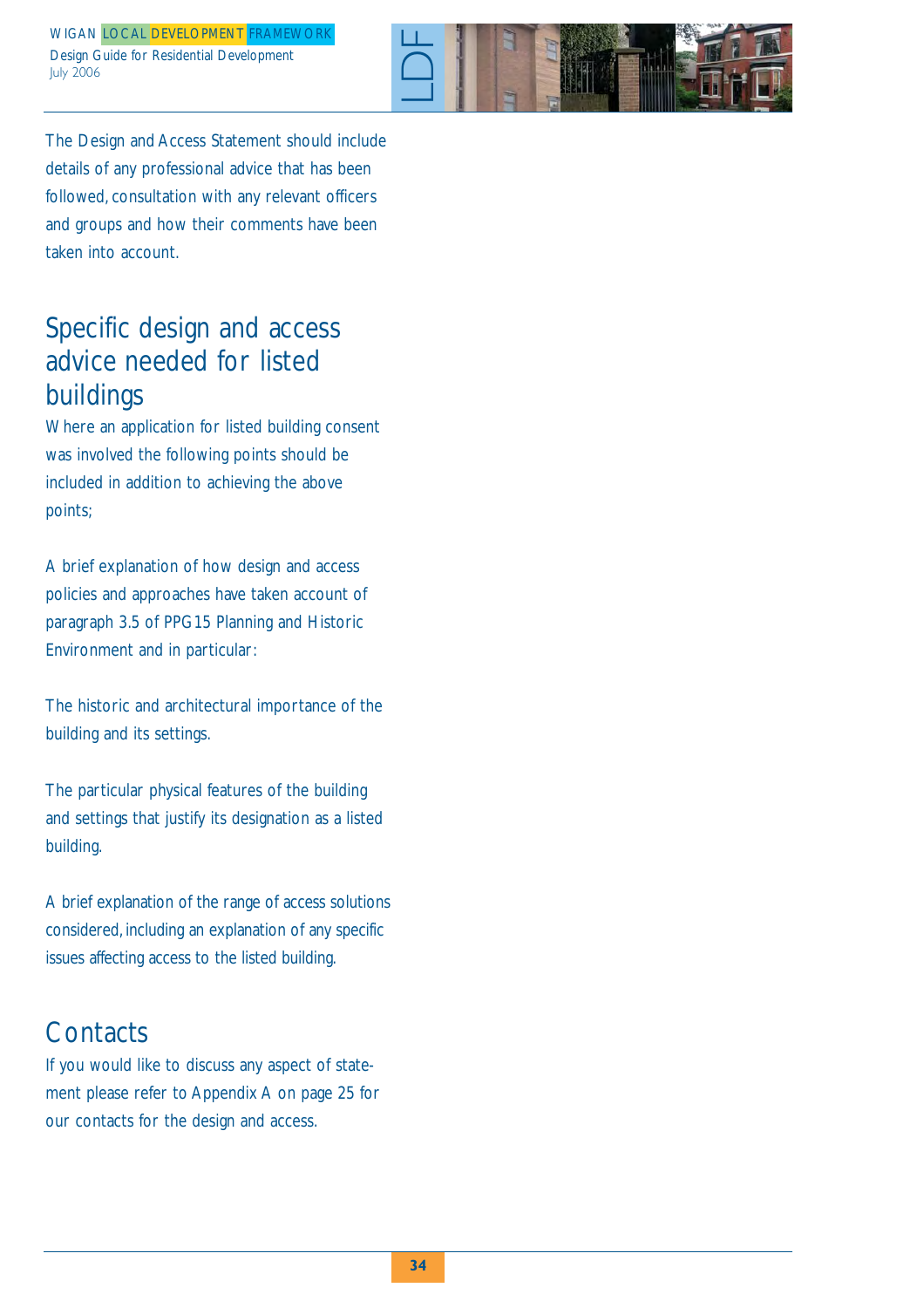

#### APPENDIX **E**

# Building Control requirements

All new development must satisfy the following main criteria:

- 1 Have a principal entrance storey that is accessible and has adequate sanitary accommodation.
- Have suitable foundations and an adequately robust building structure.
- 3 Have adequate resistance to the penetration of moisture and the effects of condensation.
- $\mathbf 4$  Have adequate means of disposing of foul and surface water.
- $\overline{5}$  Be safe to live in with adequate stairs and guarding to landings, escape windows and where necessary safety glazing in critical locations, a smoke alarm system, adequate flues and hearths with appropriate information plates and a suitably designed, installed and tested electrical system.
- The enclosure of the building, for example the walls, roofs, floors, doors and windows should be well insulated.
- Have an efficient heating system with adequate control mechanisms and energy efficient lighting in an appropriate number of rooms.
- 8 Have adequate ventilation.
- **9** Have adequate resistance to the passage of sound.
- 10 Have adequate provision for the storage of solid waste.